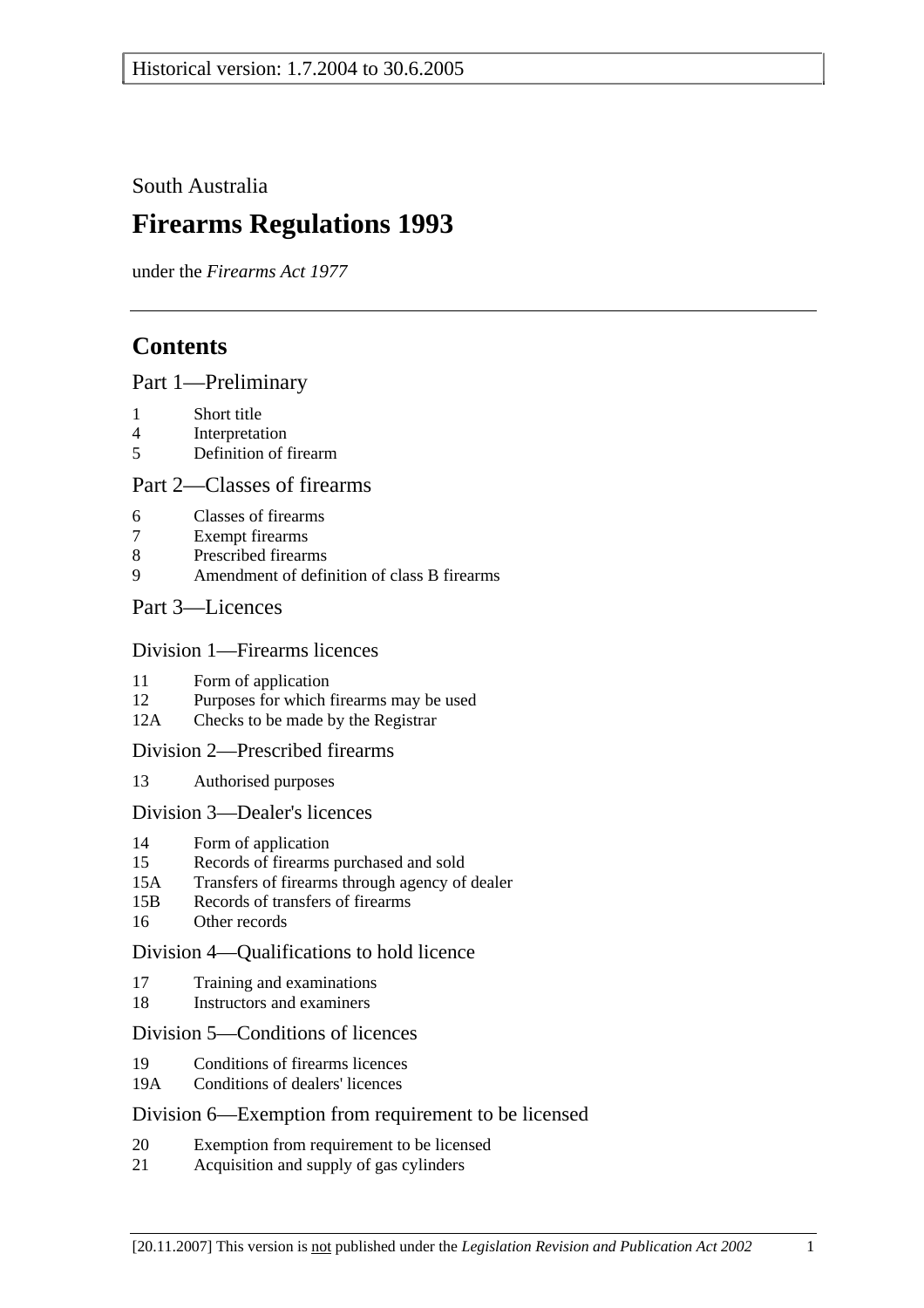#### Division 7—General

- 22 Company nominee
- 23 Replacement of licence

#### Part 4—Acquisition and registration of firearms

- 24 Application for permits
- 24A Checks to be made by the Registrar
- 25 Application to register a firearm
- 26 Acquisition of class C firearms
- 26A Handguns—applications for permits—section 15A(4b) and (4c)
- 26B Measurement of barrel length of handguns—section 15A(4b)
- 27 Certificate of registration

#### Part 5—Acquisition of ammunition

- 28 Application for permit
- 28A Limit on quantity of ammunition

#### Part 6—Security of firearms and ammunition

- 29 Security of firearms
- 30 Possession of prescribed firearms
- 31 Possession of firearms by dealers
- 32 Ammunition
- 33 Security of dealer's building
- 34 Exemption

### Part 7—Recognised firearms clubs and recognised paint-ball operators

#### Division 1—Recognised firearms clubs

- 35 Application for recognition
- 36 Certificate of recognition
- 37 Approval of Registrar required for alteration to range
- 38 Club to inform Registrar of change
- 38AA Acceptance of new members
- 38A Records to be kept by clubs
- 39 Change in membership

#### Division 2—Recognised paint-ball operators and recognised commercial range operators

- 40 Application for recognition
- 40A Application for recognition of commercial range operator
- 41 Certificate of recognition
- 42 Alteration of grounds or range
- 43 Operator to inform Registrar of change

#### Part 8—Miscellaneous

- 44 Prescribed person—section 20A
- 44A Exclusion from s. 35A of the Act
- 45 Records
- 46 Waiver of firearms licence fee
- 47 Form of applications and licences etc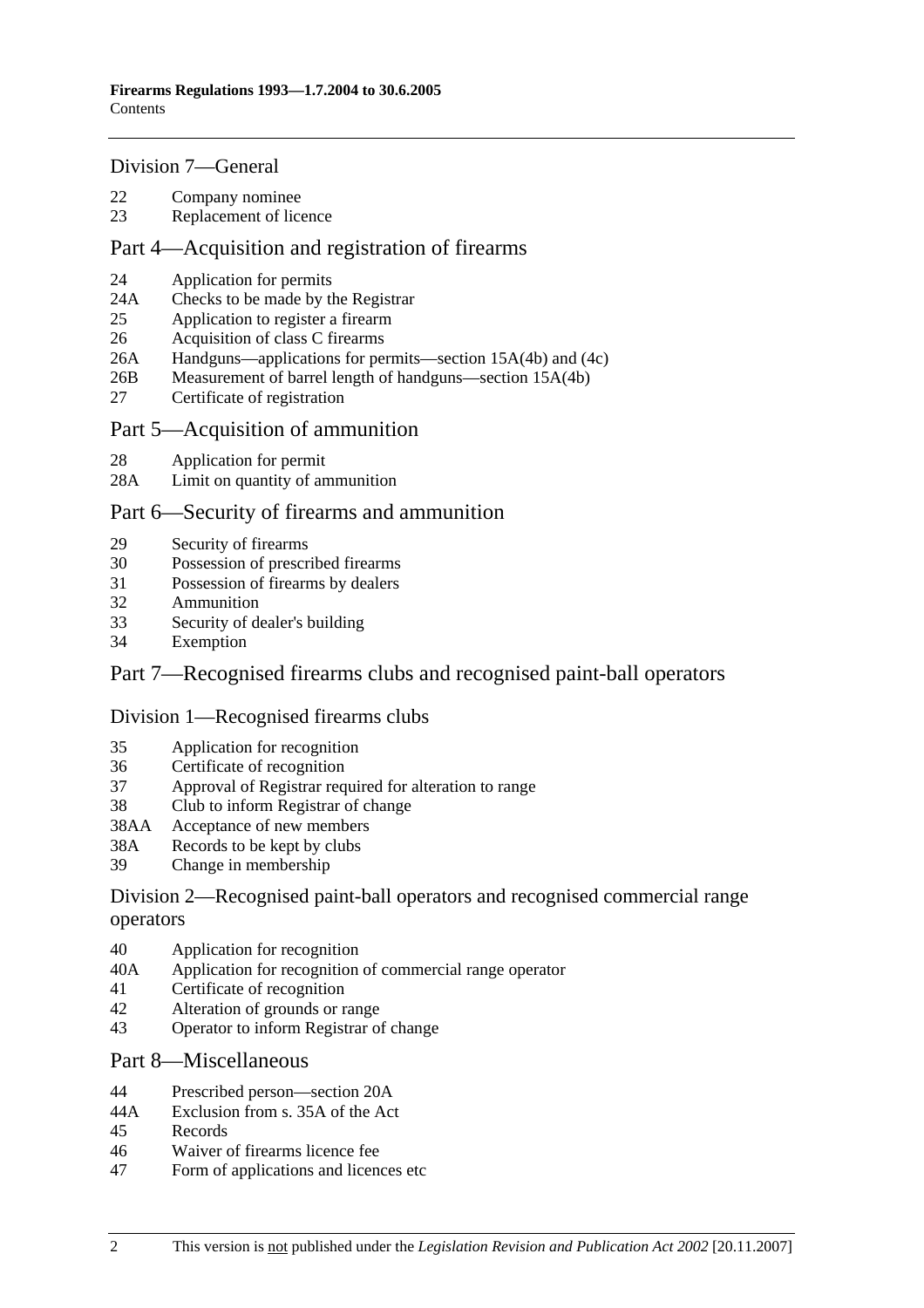- 48 Alteration, destruction etc of firearm
- 49 International visitor firearms permits
- 50 Exemption of persons from outside the State
- 50A Exemption of juniors from certain provisions
- 51 Exemption of Frank Adlam Collection
- 52 Fees
- 53 Offence

Schedule 1—Fees

Schedule 2—Transitional provisions

Legislative history

# **Part 1—Preliminary**

#### **1—Short title**

These regulations may be cited as the *Firearms Regulations 1993*.

#### **4—Interpretation**

(1) In these regulations unless the contrary intention appears—

*the Act* means the *Firearms Act 1977*;

*captive bolt gun* means a firearm designed to kill animals by firing a bolt that remains part of the firearm during and after firing;

*dog retriever* means a firearm designed to fire a projectile for a dog to retrieve;

*home-made firearm* means a firearm that incorporates a barrel or receiver that was made in Australia by a person who is not a licensed dealer in firearms;

*owner* in relation to land includes an occupier of the land;

*paint-ball shooting* means shooting a paint-ball firearm when participating in an organised activity on the grounds of a recognised paint-ball operator;

*power head* means a firearm (not being a captive bolt gun) designed to kill animals by striking the muzzle against the animal;

*rocket line launcher* means a firearm that is designed to throw a rope, cable or line of any other kind;

*underwater firearm* means a firearm—

- (a) designed to fire projectiles by means of compressed air or other compressed gas; and
- (b) designed to be used underwater; and
- (c) kept solely for use underwater;

*Very pistol* means a handgun designed to fire flares or exploding shells.

 (2) For the purposes of these regulations the length of the barrel of a firearm will be taken to be the distance from the breech face to the muzzle.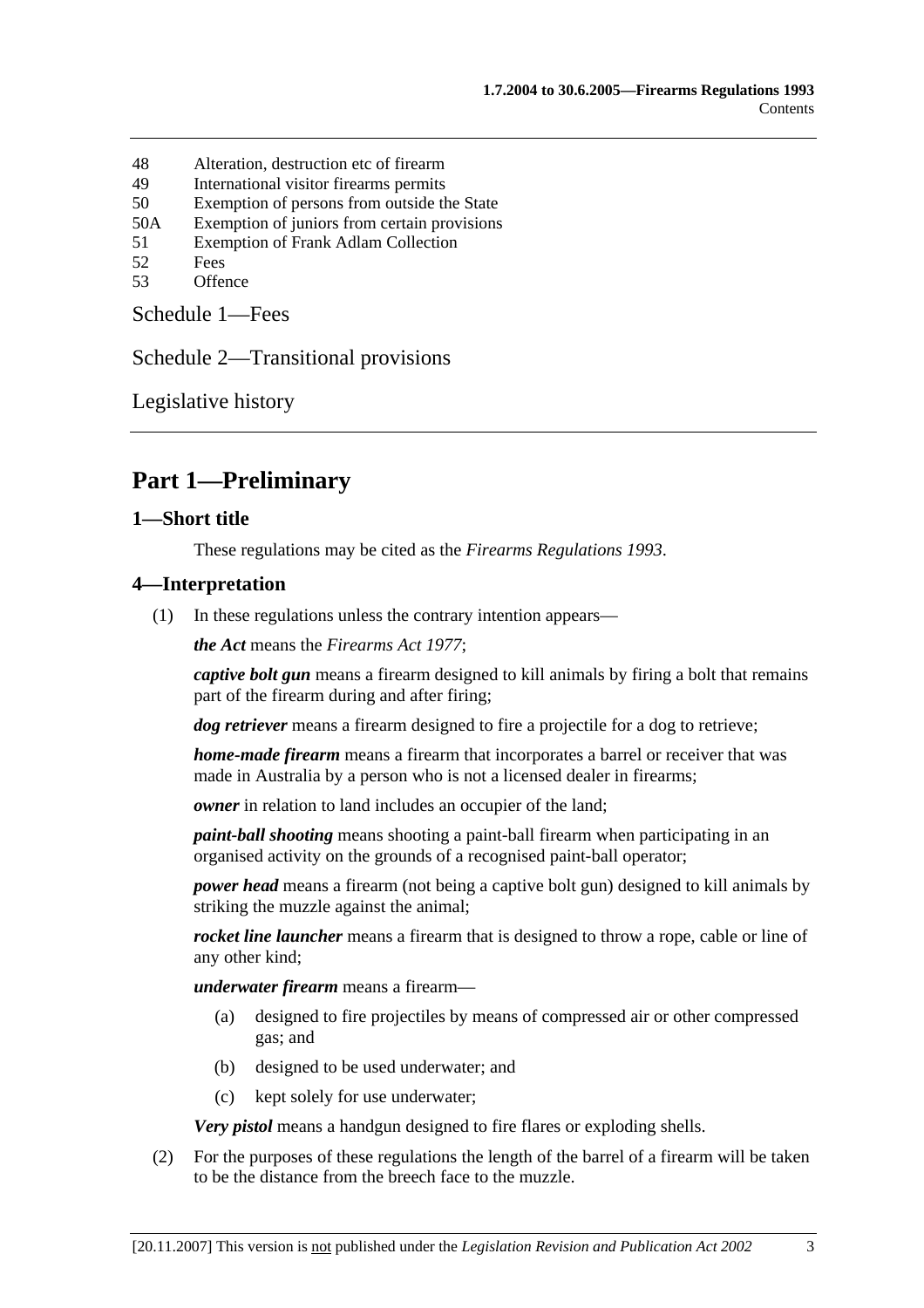### **5—Definition of firearm**

A toy firearm that is not designed to fire metallic projectiles is not included in the definition of *firearm* in the Act unless, in the Registrar's opinion, it should be regulated as a firearm under the Act and is the subject of a declaration to that effect by the Registrar published in the Gazette.

## **Part 2—Classes of firearms**

#### **6—Classes of firearms**

Firearms are divided into the following classes:

- (a) exempt firearms;
- (b) prescribed firearms;
- (c) firearms not included in paragraph (a) or (b).

#### **7—Exempt firearms**

The following firearms are exempt from the provision of the Act and these regulations:

- (b) captive bolt guns;
- (c) tools or instruments powered by burning propellant or by compressed air or other compressed gas;
- (d) rocket line launchers;
- (e) devices designed to throw a net to catch animals;
- (f) devices designed to throw an object for shotgun target practice;
- (h) dog retrievers;
- (i) Very pistols used only for signalling distress or rescuing persons in distress;
- (j) a firearm that—
	- (i) has been fitted with a transmitter of infrared electromagnetic waves or a receiver of such waves or both; and
	- (ii) has been modified so as to be incapable of firing a projectile; and
	- (iii) cannot easily be modified to fire projectiles;
- (k) an underwater firearm,

and receivers of firearms referred to in a preceding paragraph.

#### **Note—**

The definition of *firearm* in section 5(1) of the Act excludes an antique firearm. *Antique firearm* is defined in section 5(1).

#### **8—Prescribed firearms**

- (1) The following firearms are prescribed firearms:
	- (a) automatic firearms;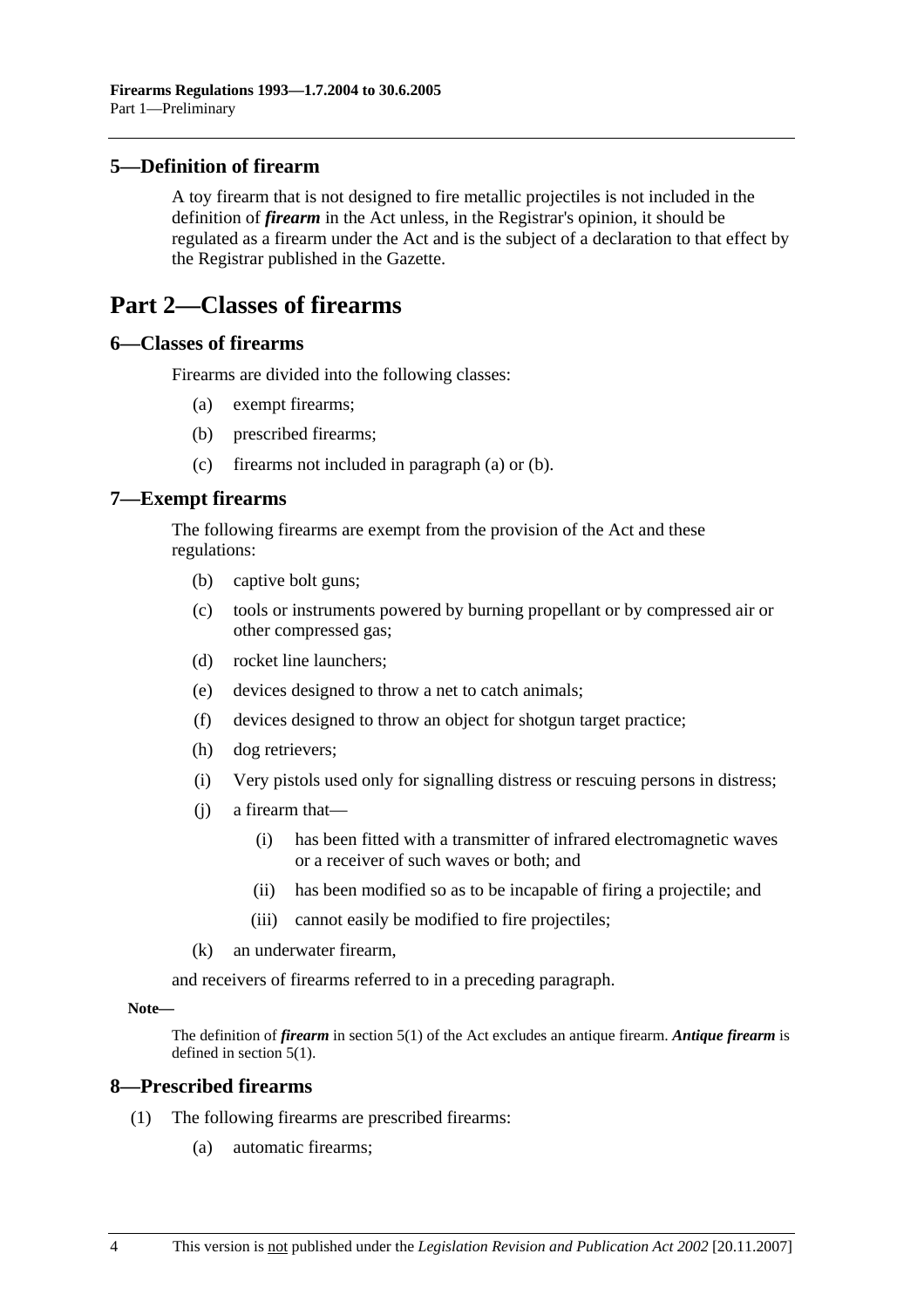- (b) mortars, bazookas, rocket propelled grenades and similar military firearms designed to fire explosive projectiles;
- (c) firearms having one or more barrels of less than 330 millimetres in length (but not handguns, air rifles, air guns or power heads);
- (d) shotguns having one or more barrels of less than 450 millimetres in length;
- (e) air rifles and air guns having one or more barrels of less than 250 millimetres in length;
- (f) firearms having an overall length of less than 750 millimetres (but not handguns or power heads);
- (g) firearms (but not handguns) designed to be reduced in overall length by folding, telescoping or any other means to a length of less than 750 millimetres and then to be capable of being fired;
- (h) firearms designed to fire projectiles containing tear gas or any other lachrymatory substance or any nauseating substance or poison (but not firearms designed to tranquillise, immobilise or administer vaccines or other medicines to animals);
- (i) firearms designed as, and having the appearance of, other objects;
- (j) home-made firearms,

and receivers of firearms referred to in a preceding paragraph.

 (2) When determining the overall length of a paint-ball firearm for the purposes of subregulation (1)(f) the gas cylinder and the hose connecting the cylinder to the firearm (if any) will be included.

### **9—Amendment of definition of class B firearms**

The definition of *class B firearms* in section 5(1) of the Act is amended by inserting the following paragraph after paragraph (c):

> (ca) double barrel centre fire rifles that are not designed to hold additional rounds in a magazine.

## **Part 3—Licences**

#### **Division 1—Firearms licences**

#### **11—Form of application**

An application for a firearms licence, or the renewal of a firearms licence, must be in a form approved by the Registrar.

#### **12—Purposes for which firearms may be used**

 (1) A firearms licence must be endorsed by the Registrar with the purpose or purposes for which the firearm or firearms of the class or classes authorised by the licence may be used by the holder of the licence.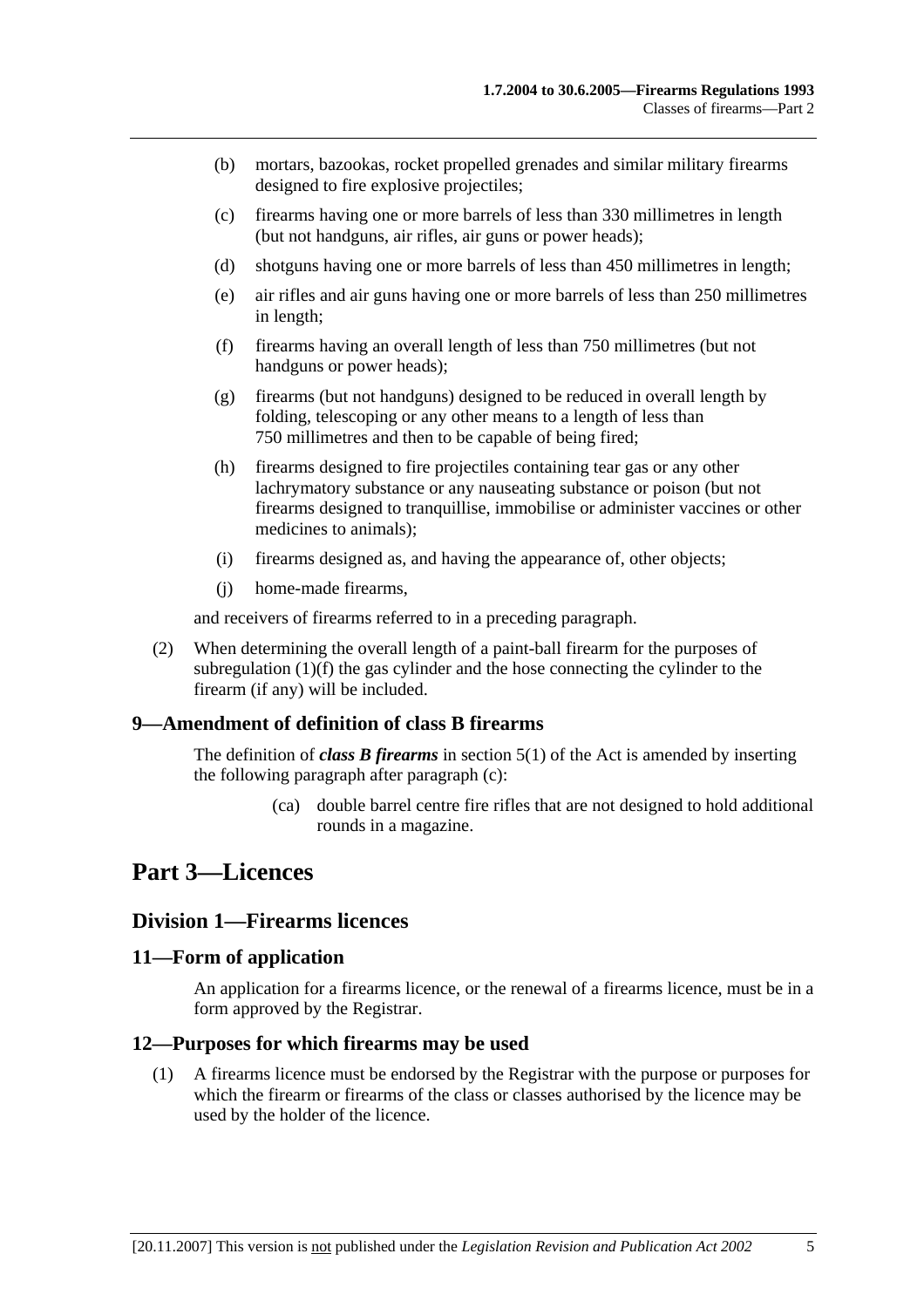- (2) Subject to subregulation (3), one or more of the following purposes may be endorsed on a firearms licence:
	- (a) use as a member of a shooting club—1;
	- (b) target shooting—2;
	- (c) hunting—3;
	- (d) paint-ball shooting—4;
	- (e) use in relation to carrying on the business of primary production or in the course of employment by a person who carries on such a business—5;
	- (f) use in the course of carrying on the business of guarding property or use in guarding property in the course of employment by a person who carries on that business—6;
	- (g) collecting and displaying firearms;
	- (h) such other purpose as is approved by the Registrar—7.
- (3) If the purpose of collecting and displaying firearms is endorsed on a licence no other purpose may be endorsed on the licence.
- (4) A licence endorsed with the purpose of collecting and displaying firearms cannot authorise the possession of a prescribed firearm or a class D firearm<sup>1</sup>.
- (6) The endorsement referred to in subregulation (2)(f) operates only so long as the holder of the licence holds an appropriate licence under the *Security and Investigation Agents Act 1995*.
- (9) The holder of a firearms licence who is a member of a recognised firearms club is not entitled to use a firearm for hunting in the course of club activities unless the licence, by separate endorsement, authorises the use of that class of firearm for hunting.
- (10) The purposes listed in paragraphs (a) to (h) of subregulation (2) will be sufficiently endorsed on a licence by endorsing on the licence the number appearing at the end of the relevant paragraph.

#### **Note—**

1 If a prescribed firearm or a class D firearm is rendered unusable in a manner stipulated by the Registrar it ceases to be a firearm (see definition of firearm in section 5(1) of the Act) and is therefore no longer subject to regulation.

#### **12A—Checks to be made by the Registrar**

Before granting an application for a firearms licence or to renew or vary a firearms licence, the Registrar must check the application against the checklist adopted for that purpose by the Australasian Police Minister's Council.

## **Division 2—Prescribed firearms**

#### **13—Authorised purposes**

A person may possess and use a prescribed firearm pursuant to a firearms licence for the purpose of theatrical or cinematic productions or for such other purpose or purposes as are approved by the Registrar.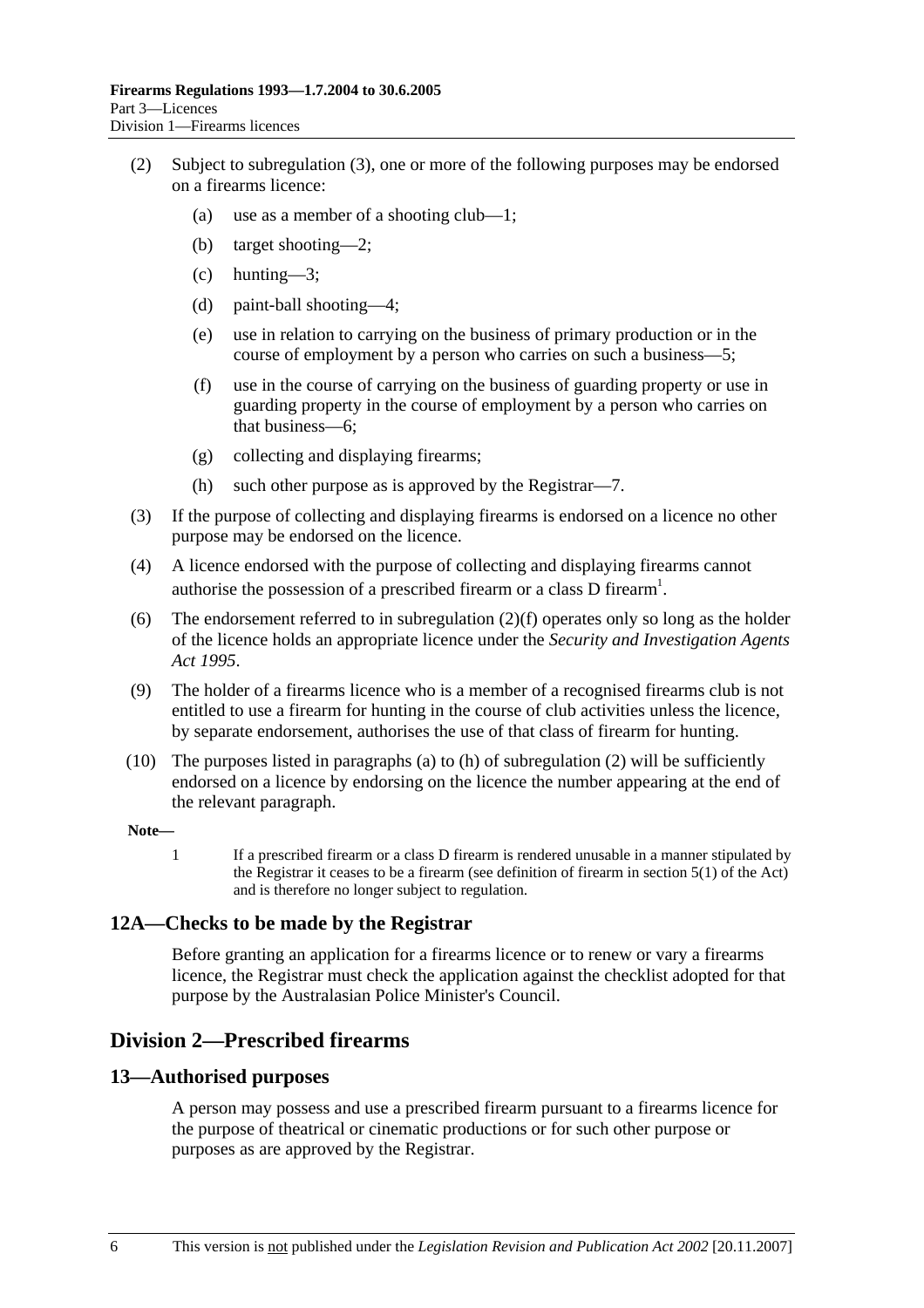## **Division 3—Dealer's licences**

### **14—Form of application**

An application for a dealer's licence, or the renewal of a dealer's licence, must be in a form approved by the Registrar.

### **15—Records of firearms purchased and sold**

- (1) A dealer must compile records in duplicate of firearms purchased and sold in a form approved by the Registrar for that purpose.
- (2) Within seven days after the end of each month the dealer must deliver the original records in respect of that month to the Registrar.
- (3) The duplicate copy of the records must be kept for at least three years at the dealer's premises.
- (4) Where no firearms have been purchased or sold by a dealer during a month the dealer must deliver a copy of the appropriate form to the Registrar with "Nil Return" written across it.

## **15A—Transfers of firearms through agency of dealer**

- (1) Where possession of a firearm is transferred through the agency of a licensed dealer under section 15B(9)(b) of the Act the dealer must—
	- (a) satisfy himself or herself by inspecting the relevant permit and licence that the person acquiring the firearm is entitled to acquire and possess it; and
	- (b) record—
		- (i) the name and address of the person transferring and the person acquiring the firearm and the number of each of their firearms licences; and
		- (ii) the class, make, calibre and serial number or other identification of the firearm; and
		- (iii) where the firearm is lent or hired—the duration and the terms of the loan or hire; and
	- (c) provide the Registrar with the information recorded under paragraph (b) within one month after possession of the firearm is transferred.
- (2) The dealer must not transfer the firearm unless he or she has complied with subregulation  $(1)(a)$  and  $(b)$ .

### **15B—Records of transfers of firearms**

- (1) A dealer must compile the records referred to in regulation 15A and a dealer or an authorised officer (as the case requires) must compile the records referred to in section 15C of the Act in duplicate in a form approved by the Registrar.
- (2) Within 7 days after the end of each month the dealer or authorised officer must deliver the original records referred to in subregulation (1) in respect of that month to the Registrar.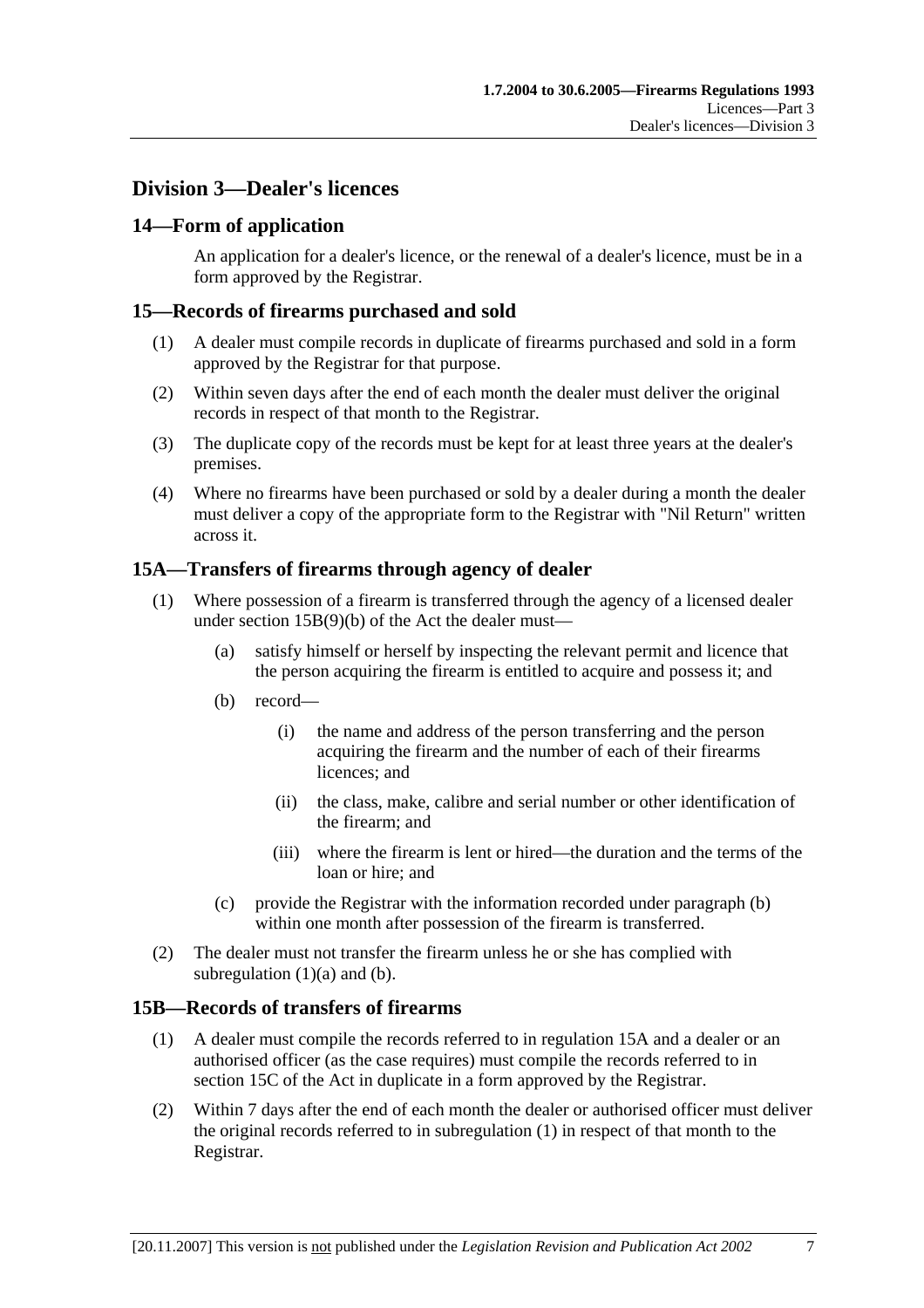- (3) The duplicate copy of the records must be kept for at least three years at the dealer's or club's premises.
- (4) If the dealer has not witnessed the transfer of possession of any firearms and has not acted as agent in the transfer of possession of any firearms during a month, the dealer must deliver a copy of the appropriate form to the Registrar with "Nil Return" written across it.

### **16—Other records**

- (1) A dealer must compile records of firearms received by the dealer for repair, consignment or safe keeping in a form approved by the Registrar for that purpose.
- (1a) A dealer must, if required to do so by the Registrar, compile records of ammunition purchased by the dealer and ammunition sold by the dealer in a form approved by the Registrar for that purpose.
- (2) The records must be kept for at least three years at the dealer's premises.

## **Division 4—Qualifications to hold licence**

#### **17—Training and examinations**

- (1) The Registrar may, by notice in writing, require an applicant for a firearms licence or a dealer's licence or for the addition of classes of firearms to which a licence relates or for the endorsement of a further purpose or purposes on a licence to complete to the satisfaction of the Registrar one or more of the following:
	- (a) a course in the safe handling, carriage and use of firearms nominated by the Registrar;
	- (b) a written examination in the safe handling, carriage and use of firearms nominated by the Registrar;
	- (c) a practical examination in the safe handling, carriage and use of firearms nominated by the Registrar.
- (2) Subregulation (1) does not apply to an application for the renewal of a licence—
	- (a) unless a period of one year or more has elapsed since the licence expired; or
	- (b) unless the licence will authorise the possession and use of additional classes of firearm or will authorise the possession and use of firearms for additional purposes; or
	- (c) unless the licence is endorsed for use in the course of carrying on the business of guarding property or use in guarding property in the course of employment by a person who carries on that business.

### **18—Instructors and examiners**

- (1) The Registrar may authorise any suitable person to conduct a course or examination for the purposes of this Division.
- (2) A person who conducts a course or examination under this Division—
	- (a) must not allow a person to attend the course or sit for the examination unless the person produces, for his or her inspection, a notice issued by the Registrar under regulation 17; and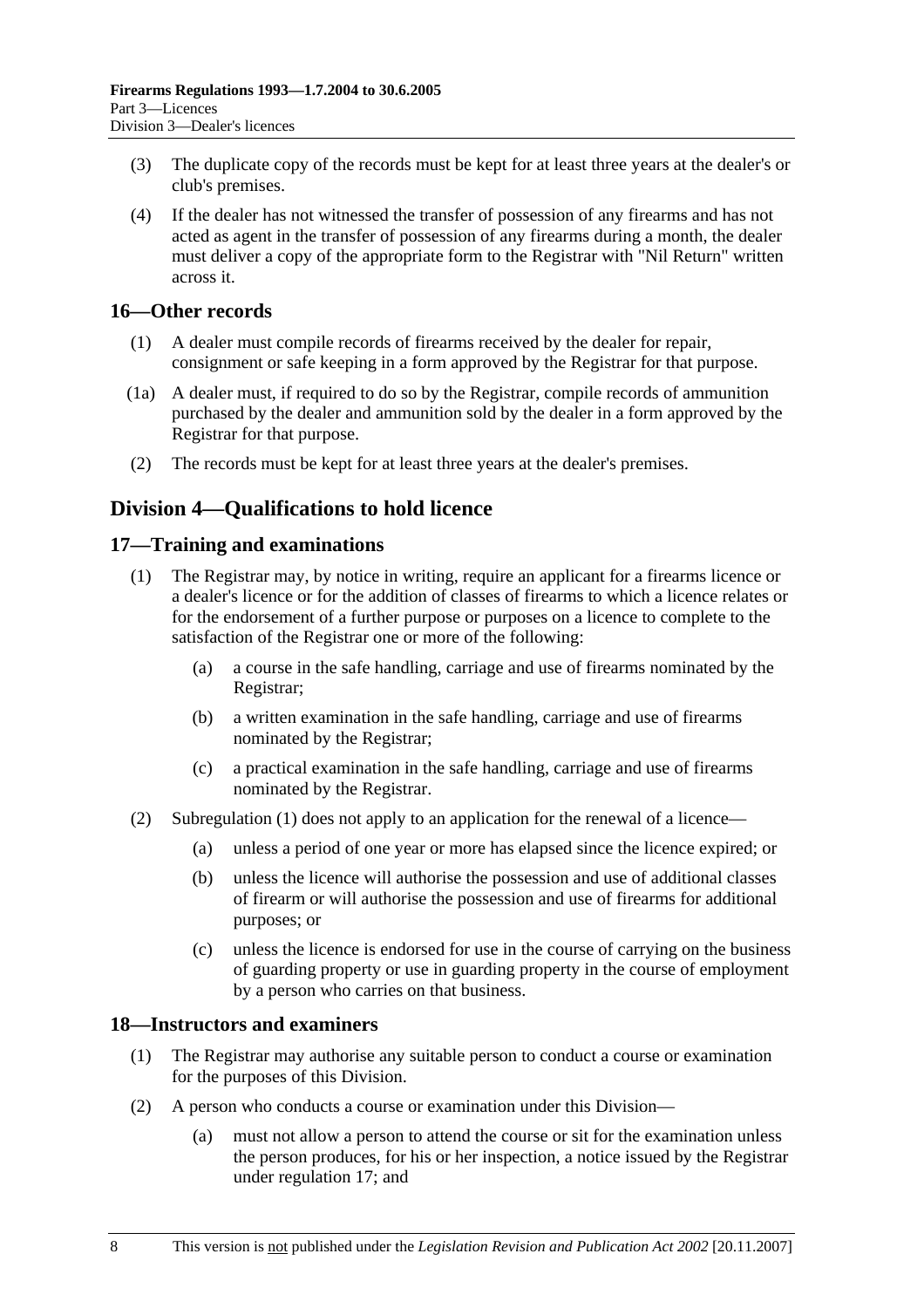- (b) must compile, in a form approved by the Registrar, and keep for at least three years, a record of the names and addresses of all persons who attend the course or sit for the examination.
- (3) A person referred to in subregulation (1) must provide the Registrar with such information as he or she requests relating to courses or examinations conducted by the person.

## **Division 5—Conditions of licences**

## **19—Conditions of firearms licences**

- (1) It is a condition of a firearms licence that—
	- (a) the holder of the licence must give the Registrar written notice in a form approved by the Registrar of all changes to his or her name or address within 14 days after the change occurs;
	- (b) every firearm that the licence holder has possession of pursuant to the licence must comply with section 24A of the Act;
	- (c) the holder of the licence must comply with the provisions of Part 6 that apply to, or in relation to, firearms held pursuant to the licence;
	- (d) when a firearm or ammunition is not secured as required by Part 6 the holder of the licence must take all reasonable precautions to ensure that the firearm or ammunition is not lost or stolen or does not come into the possession of an unauthorised person;
	- (e) the holder of the licence must report the theft, loss or destruction of a firearm to which the licence relates to a member of the police force within 14 days after the theft, loss or destruction occurs;
	- (f) where the holder of a licence had informed the Registrar when applying for the licence of the place at which he or she intended to keep firearms pursuant to the licence when not in use and the manner in which he or she intended securing those firearms, the holder of the licence—
		- (i) must allow, at any reasonable time, a member of the police force to enter and inspect the place at which the firearms are kept to ensure the firearms are so secured; and
		- (ii) must give the Registrar prior written notice of any change in the place at which the firearms are kept; and
		- (iii) must not, without the approval of the Registrar, change the manner in which the firearms are secured;
	- (fa) the holder of the licence must, whenever required to do so by the Registrar, provide the Registrar with information relating to a firearm registered in his or her name or in his or her possession;
	- (g) the holder of the licence must whenever required to do so by the Registrar provide the Registrar with information that the Registrar requires to determine whether he or she should take action under section 20(1a) of the Act.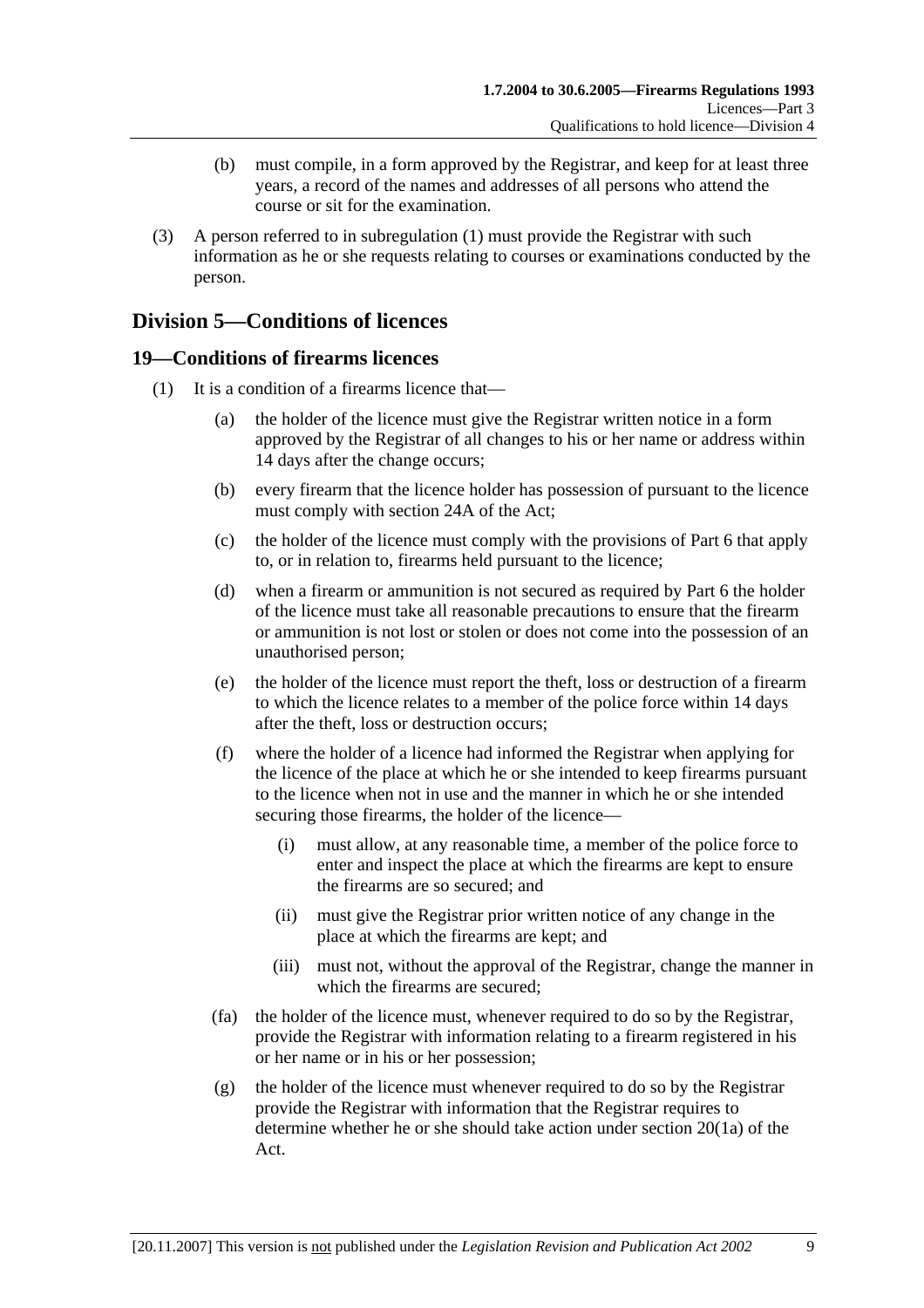- (2) It is a condition of a firearms licence that authorises the use and possession of a class C firearm that the holder of the licence must within 14 days before each anniversary of the granting or renewal of the licence, provide the Registrar with information that the Registrar requires to determine whether he or she should take action under section 20(1a) of the Act.
- (3) It is a condition of a firearms licence that authorises the possession and use of a class C firearm that the holder of the licence may only use a firearm of that class if the requirements set out in one or more of the paragraphs of section 15A(3) of the Act or in regulations under paragraph (d) of subsection (3) of that section are satisfied and then only if his or her use of the firearm is consistent with the relevant paragraph or regulation.
- (4) Where the only paragraph of section 15A(3) of the Act satisfied by the holder of a firearms licence authorising the possession and use of a class C firearm is paragraph (b) (membership of The South Australian Clay Target Association Incorporated or the Australian Clay Target Association Incorporated and membership of a recognised firearms club affiliated with either of those associations) it is a further condition of the licence that the holder must be an active member of the club.
- (5) For the purposes of subregulation (3) the requirements of paragraph (a) of section 15A(3) of the Act will not be taken not to be satisfied on the ground that the holder of the licence has possession of two or more class C firearms if his or her possession of those firearms is consistent with another paragraph of section 15A(3) or with a regulation under paragraph (d) of that section.
- (6) It is a condition of a firearms licence that authorises the possession and use of a class D firearm that the holder of the licence may only use a firearm of that class for the purpose of destroying animals and then only if his or her livelihood is gained partly or wholly from professional shooting.
- (7) It is a condition of a firearms licence that authorises the possession and use of a class H firearm that the holder of the licence may only use a firearm of that class—
	- (a) if the holder is an active member of a shooting club; or
	- (ab) in relation to carrying on the business of primary production or in the course of employment by a person who carries on such a business if, in either case, the property on which the primary production business is carried on is at least 15000 hectares in area or is a property to which subregulation (7a) applies; or
	- (b) in the course of carrying on the business of guarding property or in guarding property in the course of employment by a person who carries on that business; or
	- (c) for the purpose of collecting and displaying firearms; or
	- (d) for such other purpose as is approved by the Registrar.
- (7a) This subregulation applies to a property for the purposes of subregulation (7)(ab) if the property was specified in a firearms licence that—
	- (a) was purportedly granted to a person for a term expiring on or after 27 September 2002; and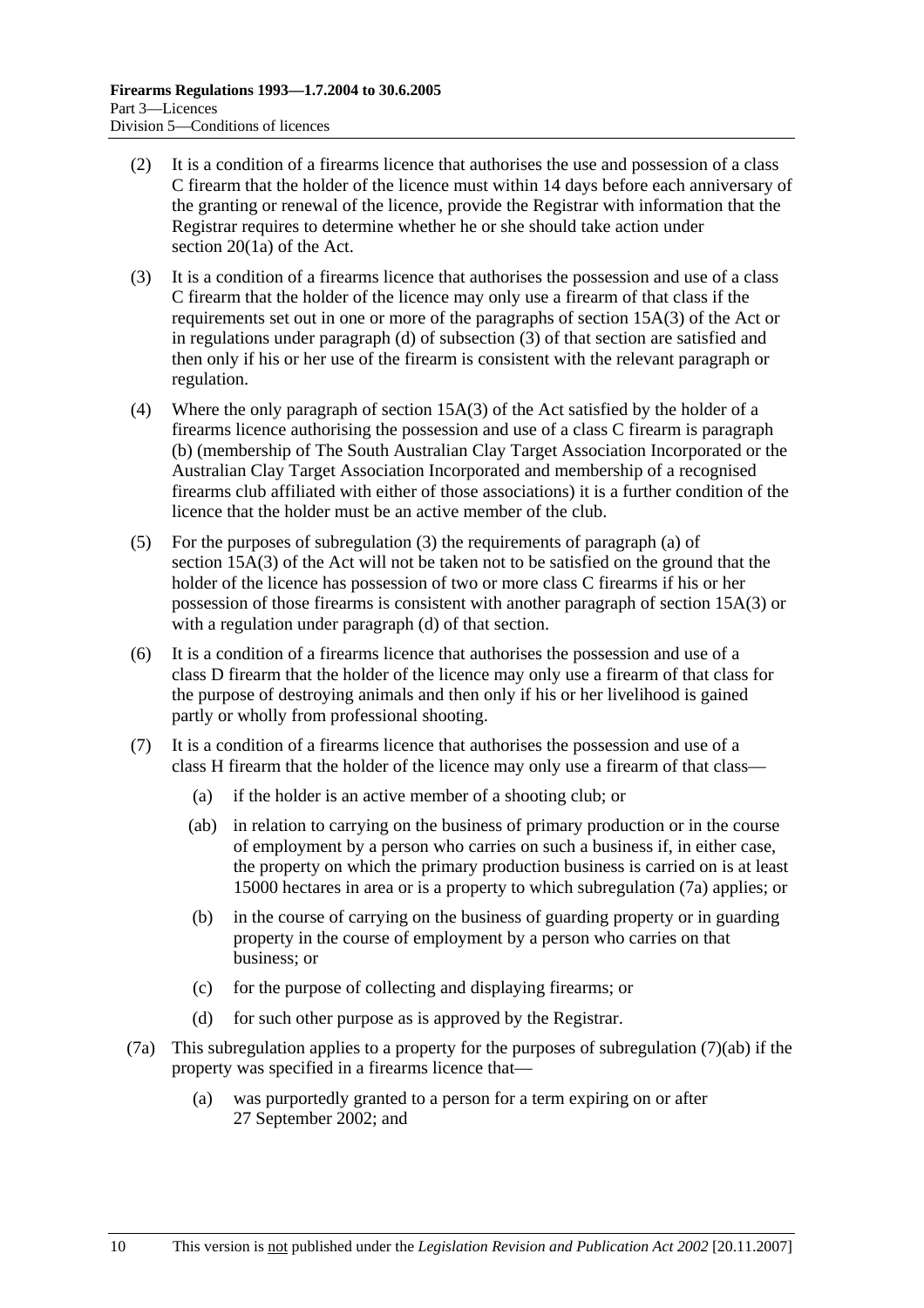- (b) authorised the person to use a class H firearm on the property in relation to carrying on the business of primary production or in the course of employment by a person who carries on such a business.
- (7b) It is an additional condition of a shooting club member's licence that the holder of the licence must be an active member of a shooting club for each licence year of the licence.
- (7c) It is an additional condition of a shooting club member's licence that authorises the possession and use of class H firearms that the class H firearms of each of the following categories of which the holder of the licence has possession must be used by the holder in shooting club organised shoots for that category of class H firearms on at least four occasions during each licence year of the licence:
	- (a) air or gas operated handguns;
	- (b) .22 calibre rim fire handguns (long rifle or short);
	- (c) centre fire handguns of not more than .38 calibre;
	- (d) handguns of more than .38 calibre.
- (8) It is an additional condition of a collector's licence—
	- (a) that in the case of all firearms in the collection manufactured after 1900—
		- (i) the bolt, breech block or firing pin of the firearm must be locked in a container kept separately from the firearm; or
		- (ii) the trigger of the firearm must be immobilised by means of a trigger lock; or
		- (iii) the firearm is secured by such other method as is approved by the Registrar; and
	- (b) that the holder of the licence must be an active member of a collectors' club for each licence year of the licence; and
	- (c) that the holder of the licence does not have possession of any ammunition that can be used in a firearm owned by the collector for the purpose of collecting and displaying firearms (excluding ammunition for use in a firearm that the collector is authorised to have possession of and use for some other purpose endorsed on a separate firearms licence); and
	- (d) that none of the firearms included in the collection is a prescribed firearm; and
	- (e) that the firearms included in the collection must not be fired without the written approval of the Registrar.
- (9) Where the purpose, or one of the purposes, endorsed on a firearms licence is paint-ball shooting, it is a condition of the licence that only a paint-ball firearm will be used for the purposes of paint-ball shooting.
- (10) A licence to possess a prescribed firearm is subject to the following conditions in addition to the conditions prescribed by subregulation (1):
	- (a) the firearm to which the licence relates must not be used to fire a projectile;
	- (b) the firearm must be kept at the premises and in the manner specified in the licence unless approval to the contrary is granted by the Registrar;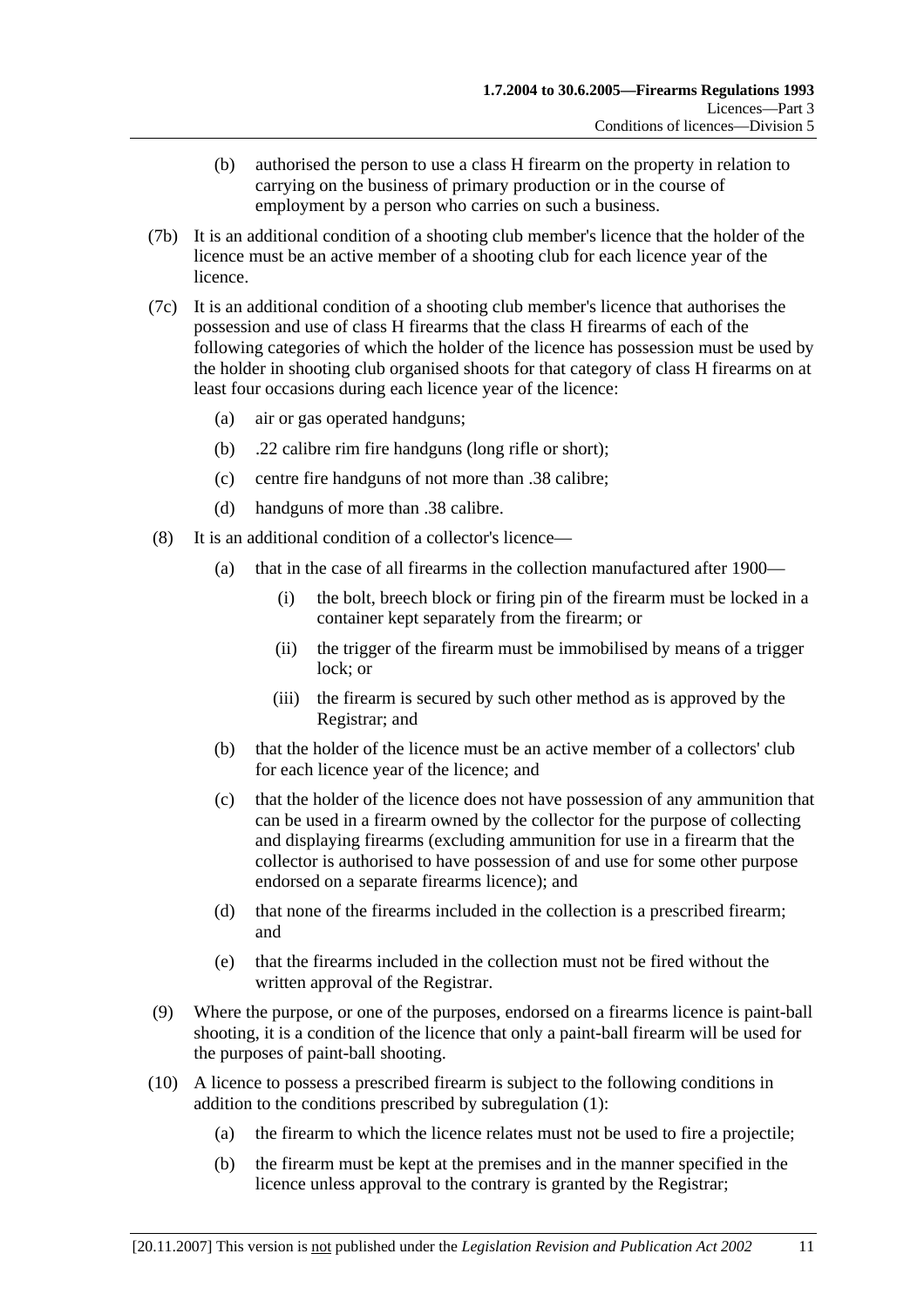- (c) the holder of the licence must not surrender control of the firearm except when disposing of the firearm.
- (11) The conditions imposed by subregulations (3) and (6) do not apply to a licence held solely to enable the holder of the licence to possess and use firearms for the purposes of a contract with the Crown in right of this State or in any of the Crown's other capacities or for the purpose of tendering for such a contract.

## **19A—Conditions of dealers' licences**

- (1) It is a condition of a dealer's licence that—
	- (a) the dealer must give the Registrar written notice in a form approved by the Registrar of all changes to his or her name or address within 14 days after the change occurs;
	- (b) the dealer must comply with the provisions of Part 6 that apply to, or in relation to, firearms or ammunition held pursuant to the licence;
	- (c) when a firearm or ammunition is not secured as required by Part 6 the dealer must take all reasonable precautions to ensure that the firearm or ammunition is not lost or stolen or does not come into the possession of an unauthorised person;
	- (d) the dealer must report the theft, loss or destruction of a firearm that is owned or held by the dealer in the course of carrying on business as a dealer in firearms to a member of the police force within 14 days after the theft, loss or destruction occurs;
	- (e) that, subject to subregulation (2), the dealer does not carry on business as a dealer in firearms or ammunition except at the premises authorised by the licence;
	- (f) that in the course of carrying on business as a dealer in firearms the dealer does not keep firearms at any premises except those referred to in paragraph (e) unless he or she does so for the purpose of testing or repairing those firearms;
	- (g) that the dealer must not deal in—
		- (i) mechanisms or other fittings that can be fitted to a firearm to convert it to an automatic firearm; or
		- (ii) mechanisms or other fittings that, when fitted to a suitable firearm, will enable the firearm to fire grenades or other explosive projectiles;
	- (h) that during the hours that members of the public have access to the premises referred to in paragraph (e) the dealer displays the licence, or a copy of the licence (the copy does not need to include a photograph of the holder of the licence), in those premises in a position in which it is likely to be seen and read by members of the public;
	- (i) that the dealer identifies, in a manner approved by the Registrar, each firearm that he or she owns in the course of carrying on business as a dealer in firearms;
	- (j) that the dealer must produce to a member of the police force on request the records kept by him or her pursuant to the Act and these regulations;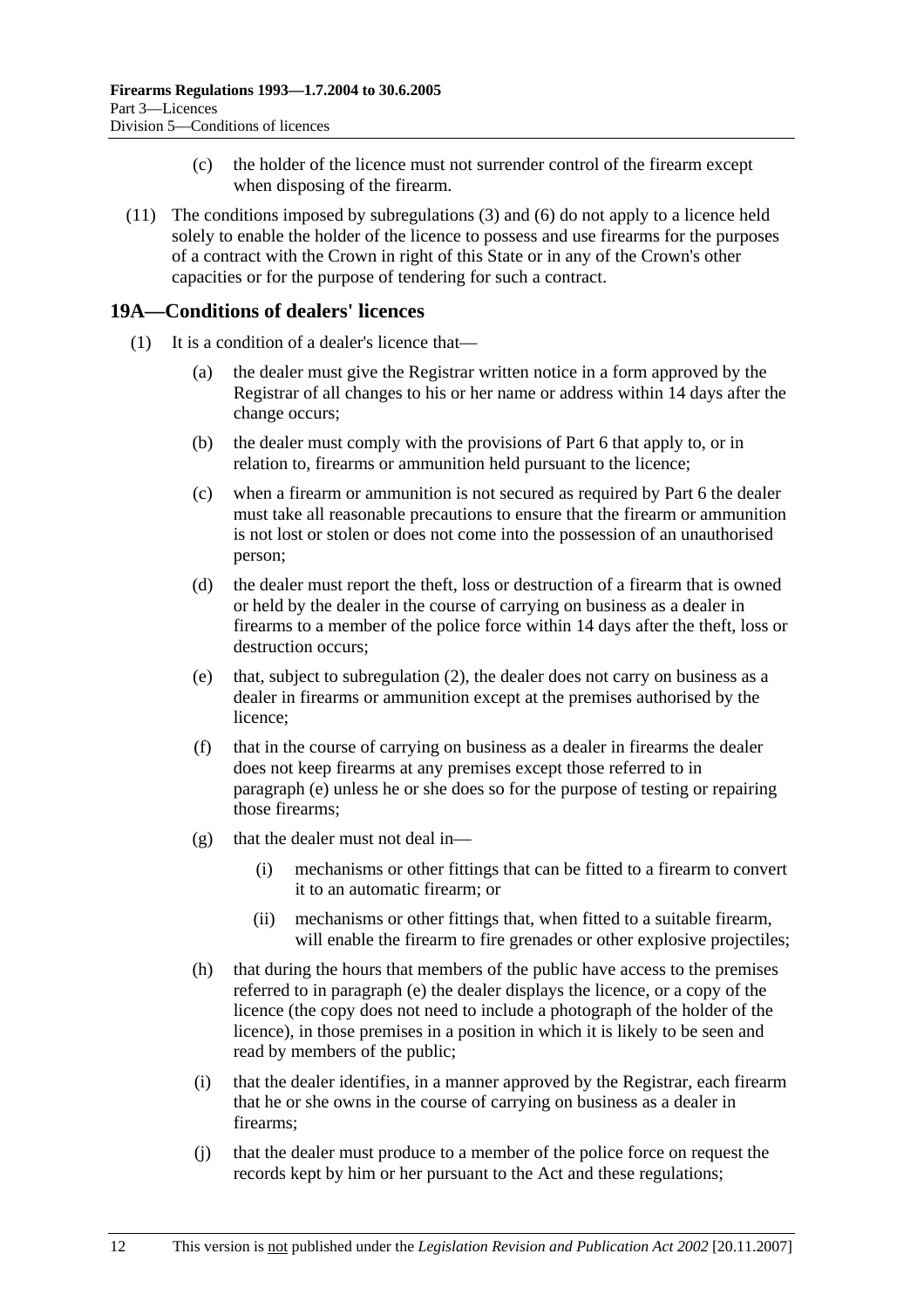- (k) the dealer must allow a member of the police force to enter and inspect any premises at which the dealer is authorised by the licence to carry on business for the purpose of enforcement of the Act and these regulations;
- (l) the dealer must, whenever required to do so by the Registrar or a member of the police force, provide the Registrar or member with information relating to a firearm recorded to, or in the possession of, the dealer.
- (2) A dealer may—
	- (a) exhibit firearms and ammunition for the purpose of sale by auction and may sell firearms or ammunition by auction at a place other than his or her premises;
	- (b) exhibit firearms and ammunition for any other purpose at places other than his or her premises if he or she does not exhibit—
		- (i) two or more identical firearms; or
		- (ii) more than 50 rounds of identical ammunition.

## **Division 6—Exemption from requirement to be licensed**

## **20—Exemption from requirement to be licensed**

- (1) An offence is not committed against section 11 of the Act by—
	- (a) a person of or over the age of 14 but under the age of 18 who has possession of or uses a registered firearm if—
		- (i) he or she is with and is under the continuous supervision of his or her parent or guardian or some other person approved by his or her parent or guardian; and
		- (ii) the person providing the supervision holds a firearms licence authorising possession of the firearm for the purpose for which it is being used;
	- (b) a person of or over the age of 14 but under the age of 18 who has possession of or uses a firearm if that person is (with the consent of his or her parent or guardian) with and is under the continuous supervision of a recognised coach who holds a firearms licence authorising possession of the firearm for the purpose for which it is being used;
	- (c) a person who has possession of or uses a firearm for the purpose of a course or examination in the safe handling, carriage and use of firearms if that person is with and is under the continuous supervision of a person authorised by the Registrar to conduct the course or examination;
	- (d) a person of or over the age of 18 who has possession of or uses a firearm if that person is with and is under the continuous supervision of a person who is registered as the owner of the firearm and who holds a firearms licence authorising possession of the firearm for the purpose for which it is being used;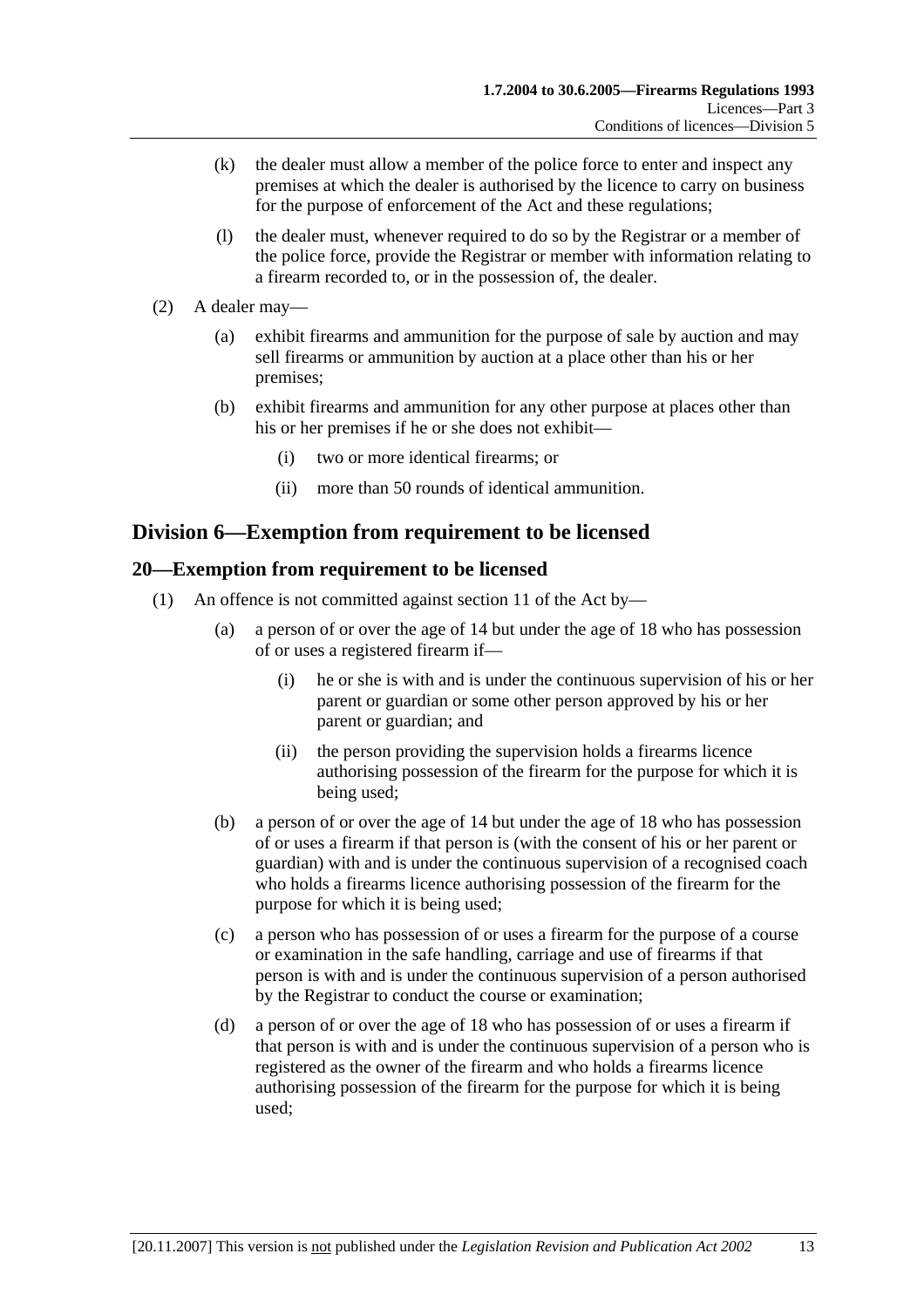- (da) a person who has possession of or uses a class C firearm on the grounds of a recognised firearms club that is affiliated with The South Australian Clay Target Association Incorporated or the Australian Clay Target Association Incorporated for the purpose of shooting in an activity of the club conducted in accordance with the rules of the Australian Clay Target Association Incorporated;
- (e) a person of or over the age of 14 but under the age of 18 who has possession of or uses a firearm at facilities provided by the South Australian Sports Institute with the consent of his or her parent or guardian;
- (f) a person of any age who has possession of or uses a firearm (including a prescribed firearm)—
	- (i) in the course of rehearsal for or the performance of a theatrical production; or
	- (ii) in the course of rehearsal for or the filming of a scene in the production of a film,

if the person is under the continuous supervision of a person who holds a firearms licence authorising possession of the firearm for the purpose for which it is being used.

- (2) An offence is not committed against section 11 of the Act by a person who is of or over the age of 10 but under the age of 14 in the circumstances set out in subregulation (1)(a) or (b) if the firearm concerned is a class A firearm.
- (2a) For the purposes of subregulation (1)(d), a person will be taken to be registered as the owner of a firearm if he or she is the nominee of a body, whether incorporate or unincorporate, that is registered as the owner of the firearm.
- (3) In this regulation—

*recognised coach* means a person who has been recognised by a recognised firearms club as being a fit and proper person to instruct others in the skills of using firearms.

## **21—Acquisition and supply of gas cylinders**

A person who acquires or supplies a cylinder of compressed gas designed for use in a firearm is exempt from section 21B of the Act in relation to the acquisition or supply of the cylinder.

## **Division 7—General**

### **22—Company nominee**

- (1) A company that holds a licence must appoint a person—
	- (a) who is, in the opinion of the Registrar, a fit and proper person to have control of the company's firearms; and
	- (b) who is employed by the company and has his or her usual place of residence in the State,

to have control of the company's firearms at the place at which they are kept by the company.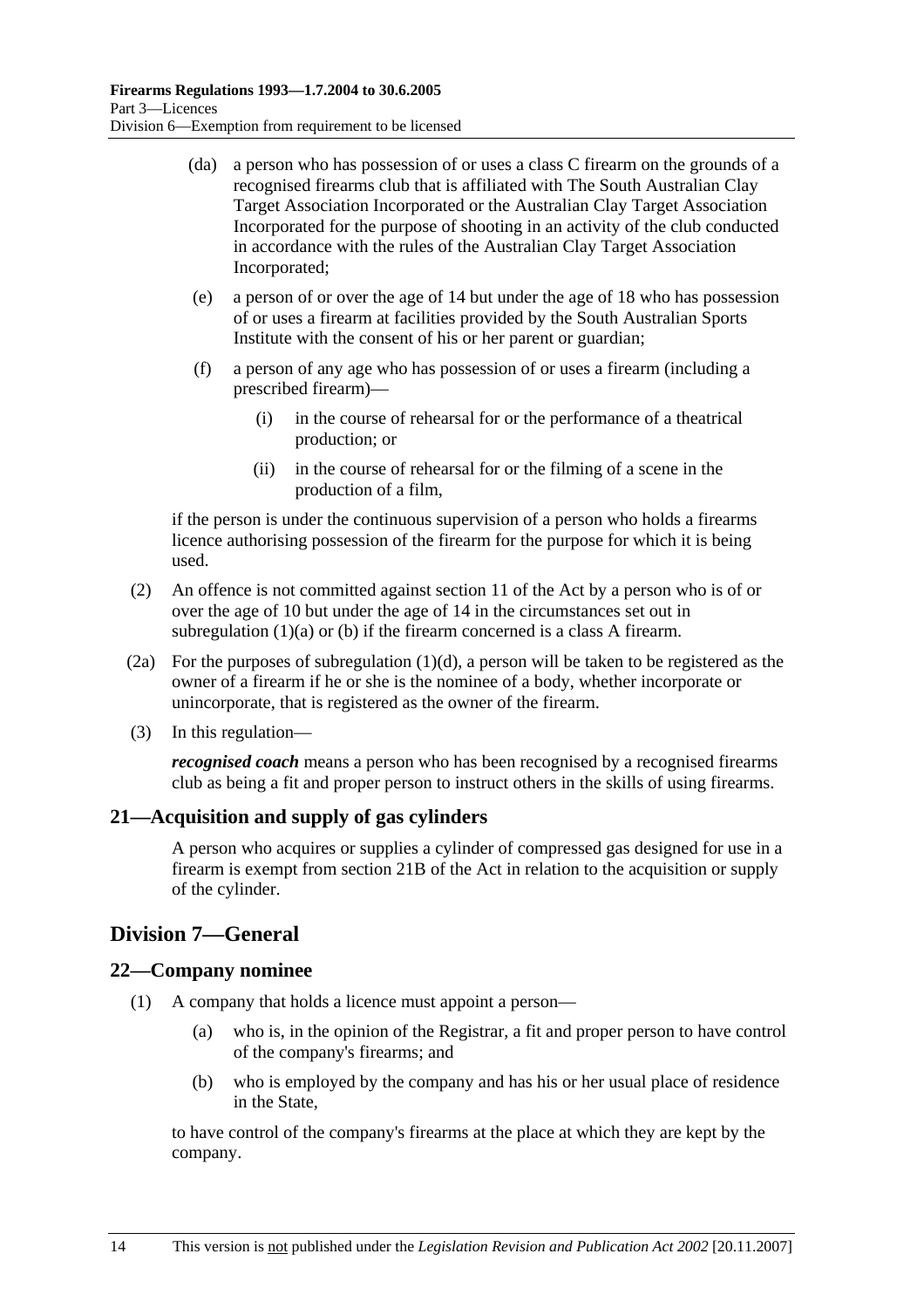- (2) Without limiting the meaning of "fit and proper person" in subregulation (1)(a), a person will be taken not to be a fit and proper person for the purposes of that subregulation if the Registrar would refuse to grant a firearms licence to that person.
- (3) A person appointed under subregulation (1) must keep a record of—
	- (a) the firearms under his or her control; and
	- (b) the names of the persons who have possession of those firearms and the periods during which they have possession of them.
- (4) A company must give the Registrar written notice in a form approved by the Registrar of the name and address of the person appointed by the company under subregulation (1).

## **23—Replacement of licence**

If, where a person has applied for replacement of a licence that has been lost, stolen or destroyed, the Registrar is satisfied on information provided by the applicant or on such other evidence as he or she requires that the licence has been lost, stolen or destroyed, the Registrar may, on payment of the prescribed fee, issue a replacement for the licence.

## **Part 4—Acquisition and registration of firearms**

## **24—Application for permits**

An application for a permit to acquire a firearm must be in a form approved by the Registrar.

### **24A—Checks to be made by the Registrar**

Before granting an application for a permit to acquire a firearm, the Registrar must check the application against the checklist adopted for that purpose by the Australasian Police Minister's Council.

### **25—Application to register a firearm**

- (1) Subject to subregulation (2), an application to register a firearm must be in a form approved by the Registrar and the applicant must produce the following to the member of the police force to whom the application is made:
	- (a) the permit authorising the acquisition of the firearm; and
	- (b) the firearm; and
	- (c) the licence authorising the person producing the firearm to have possession of it.
- (2) A person who applies for registration of a firearm in circumstances referred to in regulation  $50(5)$  is not bound to comply with subregulation (1)(a) or (c).

### **26—Acquisition of class C firearms**

The following requirements are prescribed for the purposes of section 15A(3)(d) of the Act:

 (a) in relation to the acquisition of class C firearms for the purpose of collection and display—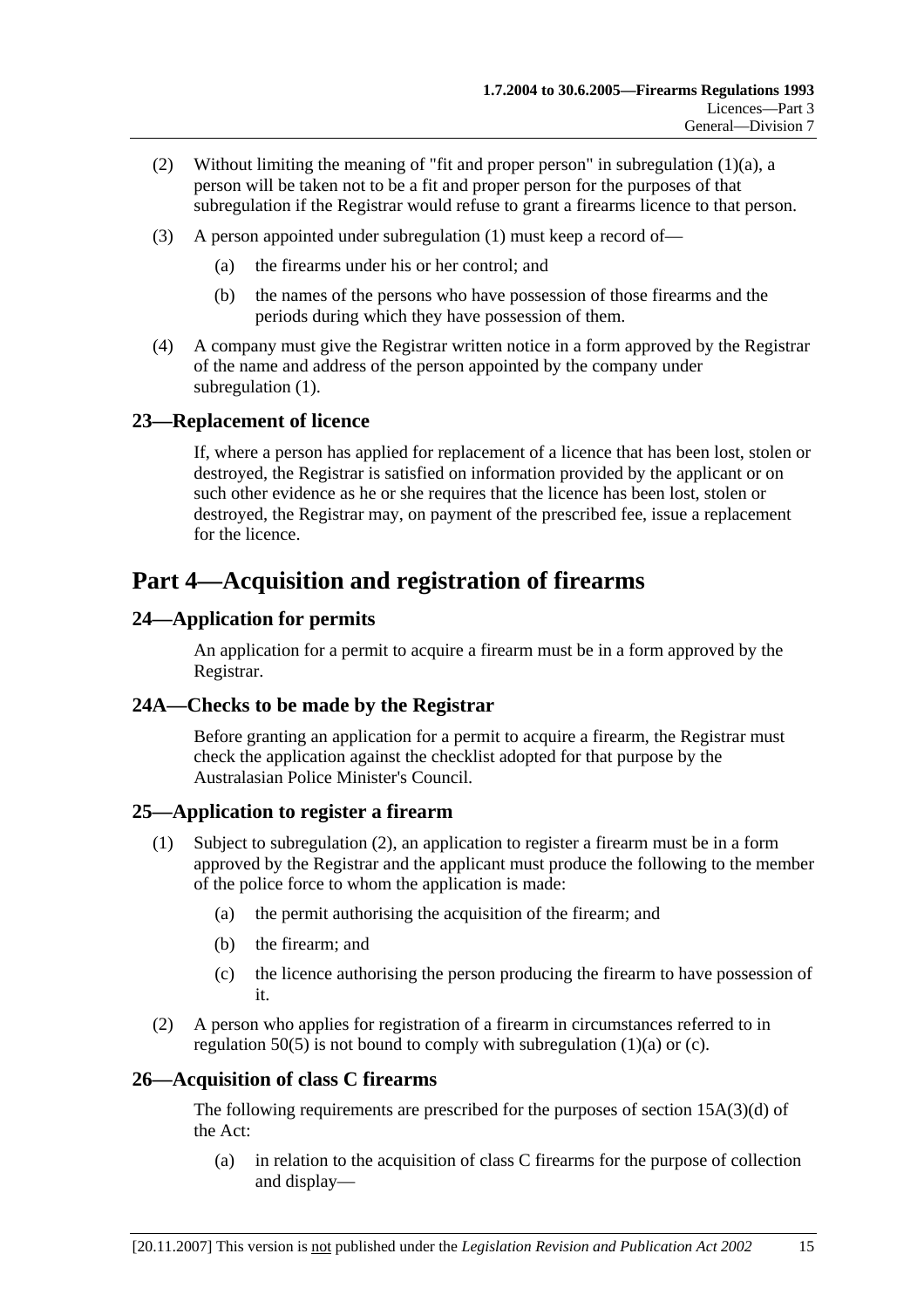- (i) the Registrar is satisfied that the applicant for the permit to acquire the class C firearm has, or genuinely intends to acquire, a collection of firearms that has, or will have, significant commemorative, historical, investment or other value; and
- (ii) the firearm is to be acquired to form part of the collection;
- (b) in relation to the acquisition of class C firearms by the Royal Zoological Society of South Australia Incorporated—
	- (i) the applicant for the permit to acquire the class C firearm is the Royal Zoological Society of South Australia Incorporated; and
	- (ii) the Registrar is satisfied that the Society needs the firearm for the operation of its zoos.

#### **26A—Handguns—applications for permits—section 15A(4b) and (4c)**

- (1) For the purposes of section 15A(4b) of the Act, the Registrar may grant to an applicant who is the holder of a shooting club member's licence a permit to acquire a class H firearm—
	- (a) despite a restriction on barrel length set out in paragraph (a) of that provision of the Act, if the Registrar is satisfied that the firearm is a visually distinctive and highly specialised target pistol; or
	- (b) despite the restriction to firearms of not more than .38 calibre, if the Registrar is satisfied that the firearm is of not more than .45 calibre and is required for shooting events of the kind known as metallic silhouette or single (western) action.
- (2) For the purposes of section 15A(4c) of the Act, in order for a collector to be granted a permit to acquire class H firearms manufactured after 1946 the collector must be a genuine student of arms who—
	- (a) has been an active member of a collectors' club for at least the preceding two years; and
	- (b) has a significant collection of handguns with a proper thematic structure; and
	- (c) has provided displays or published articles to advance the body of knowledge of firearms history and development.

#### **26B—Measurement of barrel length of handguns—section 15A(4b)**

For the purposes of section 15A(4b) of the Act, the barrel length of a class H firearm is to be measured as follows:

- (a) in the case of a revolver, the length is to be measured from the muzzle to the breech end immediately in front of the cylinder;
- (b) in the case of any other class H firearm, the length is to be measured from the muzzle to the breech face (including where the chamber is incorporated in the barrel);
- (c) if the firearm is self-loading, the measurement must be taken when the slide is forward and the breech face or bolt is in a closed position;
- (d) any alteration to the barrel that is permanently attached is to be included in the portion measured.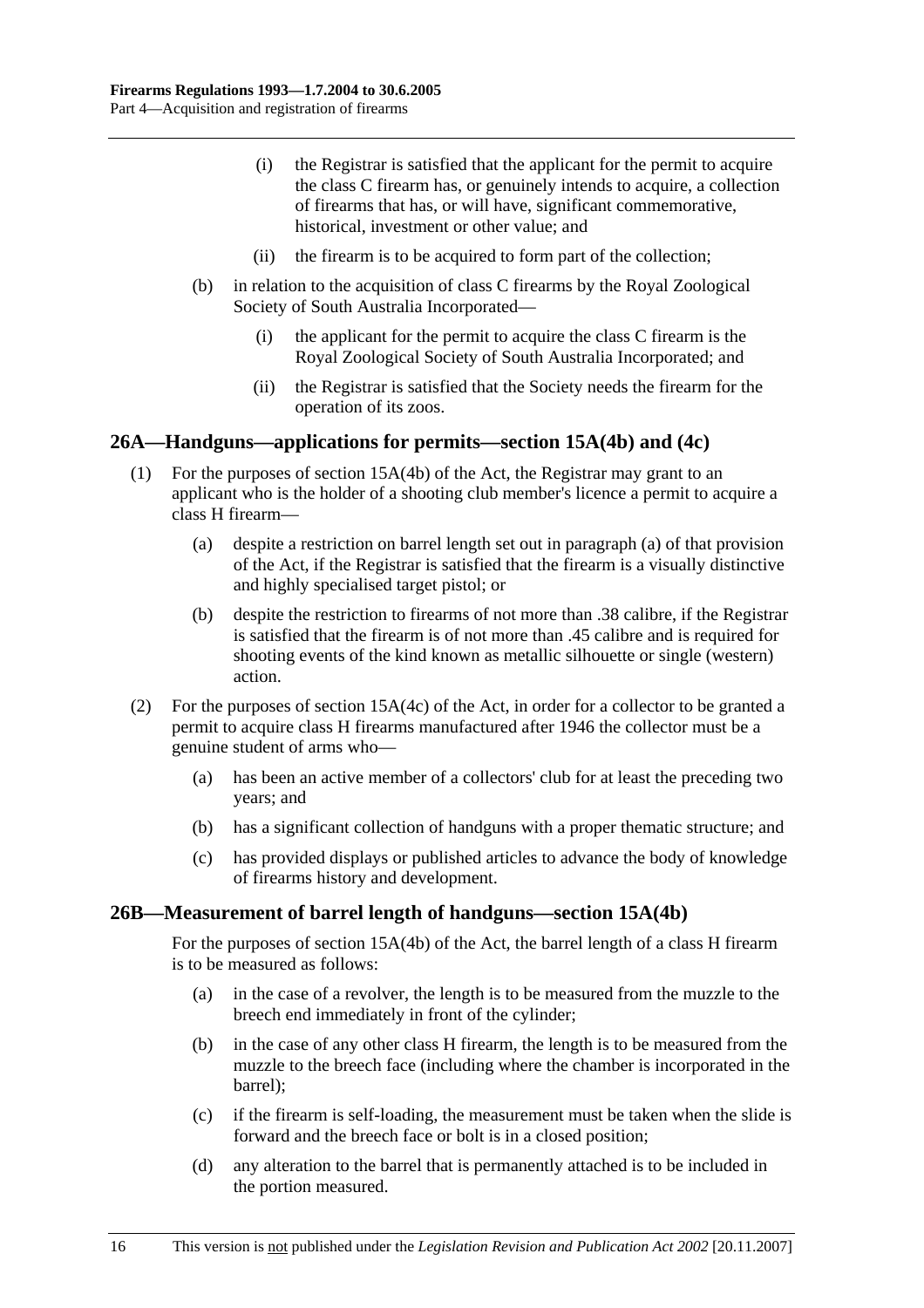### **27—Certificate of registration**

- (1) The Registrar must issue a certificate of registration to the person in whose name the firearm is registered.
- (2) The Registrar may, on payment of the prescribed fee, issue a certificate to replace one that has been lost, stolen or destroyed.

## **Part 5—Acquisition of ammunition**

#### **28—Application for permit**

An application to the Registrar for a permit to acquire ammunition—

- (a) must be in a form approved by the Registrar; and
- (b) must be accompanied by information required by the Registrar; and
- (c) must be accompanied by the prescribed fee.

#### **28A—Limit on quantity of ammunition**

A person must not own or have in his or her possession ammunition that exceeds the reasonable needs of that person for the immediately following period of 12 months.

## **Part 6—Security of firearms and ammunition**

#### **29—Security of firearms**

- (1) A person (not being a dealer) who has possession of a class A or B firearm must keep the firearm secured by—
	- (a) securely attaching and locking it to part of the building in which it is kept; or
	- (b) keeping it in a locked cabinet made of hardwood or steel that is securely attached to the building in which it is kept; or
	- (c) keeping it in a locked safe made of steel that is securely attached to the building in which it is kept; or
	- (d) keeping it in a locked steel and concrete strong room; or
	- (e) such other method as is approved by the Registrar.
- (2) A person (not being a dealer) who has possession of a class C, D or H firearm must keep the firearm secured by—
	- (a) keeping it in a locked safe made of steel that is securely attached to the building in which it is kept; or
	- (b) keeping it in a locked steel and concrete strong room; or
	- (c) such other method as is approved by the Registrar.
- (3) A cabinet or safe referred to in subregulation (1) or (2) must—
	- (a) be fitted with fittings and locks that prevent it from being easily forced open; and
	- (b) be made of material of sufficient thickness to prevent it being easily broken, opened or destroyed.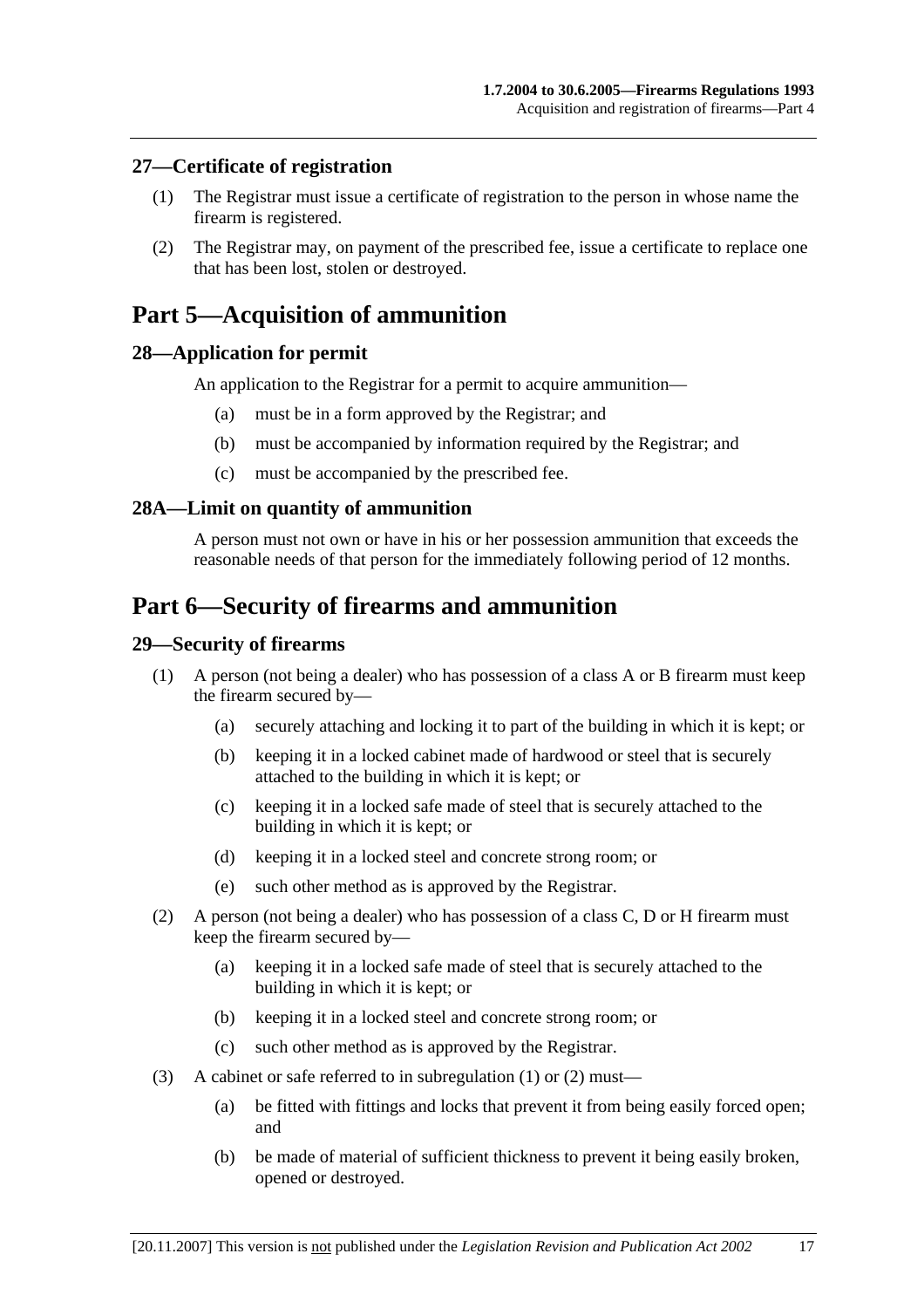(4) Despite subregulations (1)(c) and (2)(a), a safe need not be attached to the building if its mass when empty is 150 kilograms or more.

#### **30—Possession of prescribed firearms**

A person who has possession of a prescribed firearm must keep the firearm secured in accordance with the conditions of the licence authorising possession of the firearm.

#### **31—Possession of firearms by dealers**

- (1) Subject to this regulation, a person who has possession of a class A, B, C, D or H firearm in his or her capacity as a dealer must keep the firearm secured by one of the methods set out in regulation 29 in respect of the relevant class of firearm.
- (2) A dealer is not required to comply with subregulation (1) during periods that his or her premises are open to the public in respect of class A or B firearms that are on display to members of the public entering the premises if the public does not have access to the firearms.
- (3) A dealer is not required to comply with subregulation (1) during periods that his or her premises are open to the public in respect of class H firearms that are on display to members of the public entering the premises if—
	- (a) the public does not have access to the firearms; and
	- (b) the firearms are secured in a manner approved by the Registrar.

#### **32—Ammunition**

- (1) Ammunition must be stored in a locked container separately from firearms.
- (2) A person must not have possession of a round of ammunition that includes high explosives or that is designed to kill, injure or incapacitate by means of smoke or chemicals.
- (3) A person must not have possession of a round of military ammunition unless—
	- (a) it has been modified so that it is incapable of being fired; or
	- (b) it is of *United Nations Hazard classification Code 1.4S* and has a calibre of less than 19.1mm.

#### **33—Security of dealer's building**

A dealer must ensure that the premises at which he or she carries on the business of dealing in firearms is properly secured against unlawful entry whenever the premises are unoccupied.

#### **34—Exemption**

The Registrar may exempt a person from compliance with this Part subject to such conditions as he or she thinks fit and may vary or revoke an exemption at any time.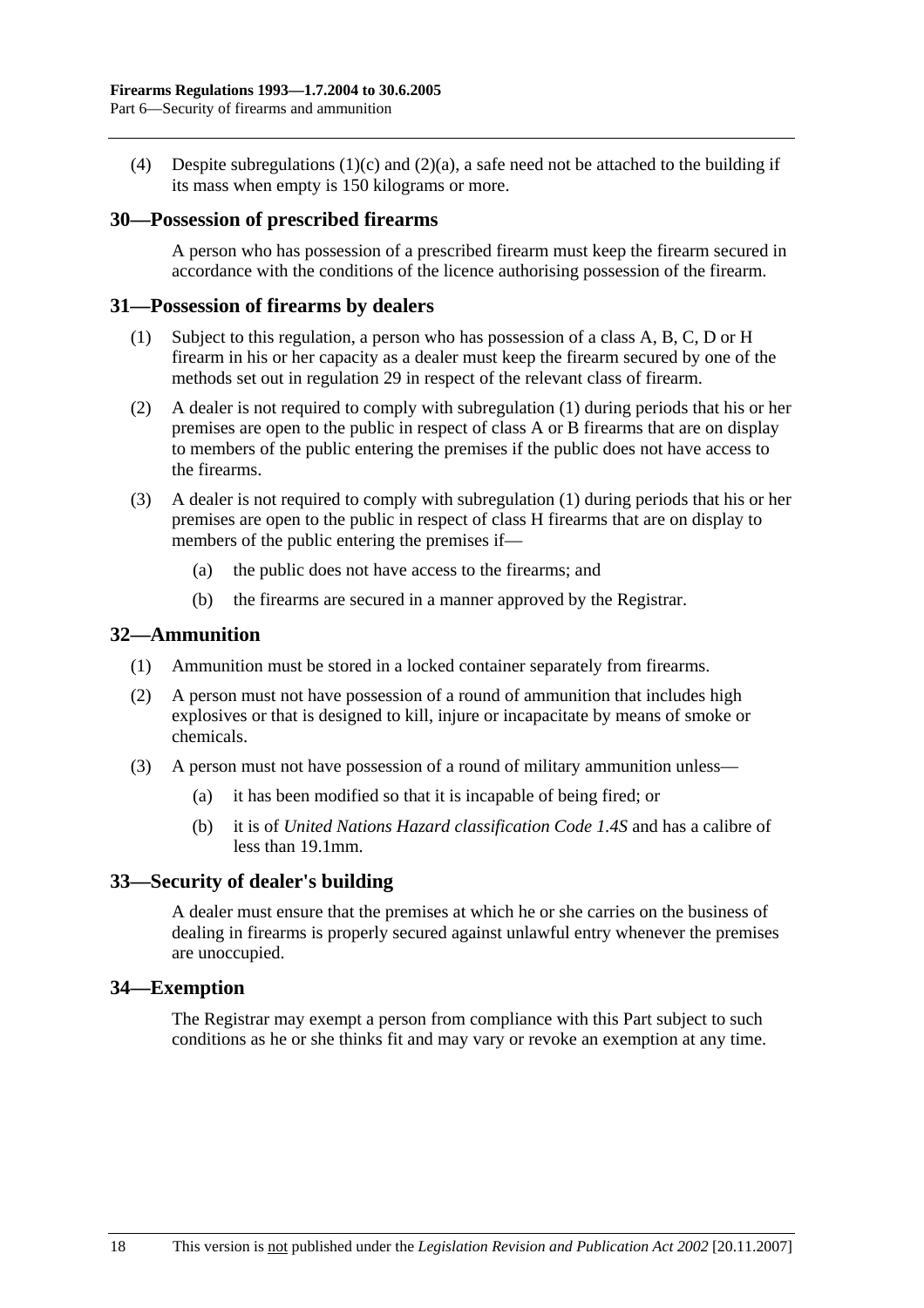# **Part 7—Recognised firearms clubs and recognised paint-ball operators**

## **Division 1—Recognised firearms clubs**

## **35—Application for recognition**

An application for recognition of a firearms club must be made to the Registrar in a form approved by the Registrar and must be accompanied by—

- (a) a copy of the constitution of the club; and
- (b) a list of the names and addresses of the members of the controlling body of the club and the office (if any) held by each member; and
- (c) a statement of the number of members of the club; and
- (d) a description of the current and proposed activities of the club; and
- (e) where the activities of the club include shooting—
	- (i) a plan of the range (if any) regularly used by the club and a map showing the location of the range; and
	- (ii) a list of the names and addresses of members of the club who are authorised to control the activities of club members at the range; and
	- (iii) evidence that the club has permission of the owner of the land on which the range is situated for the club's use of the range; and
	- (iv) evidence that the club has permission of the owner of adjoining land over which projectiles may pass in the course of shooting at the range; and
	- (v) evidence of compliance with the requirements of any other Act relating to the use of land as a shooting range; and
- (f) such other information as the Registrar requires.

### **36—Certificate of recognition**

- (1) Where the Minister has declared a firearms club to be a recognised firearms club, the Registrar must provide the club with a certificate setting out—
	- (a) the date of recognition; and
	- (b) the location of the club's range or ranges; and
	- (c) the current activities (and the proposed activities if any) of the club.
- (2) The club must display the certificate, or a copy of the certificate, in a prominent position on its premises or at the range used by it.

## **37—Approval of Registrar required for alteration to range**

A recognised firearms club must not alter the range or ranges used by the club without first obtaining the approval of the Registrar.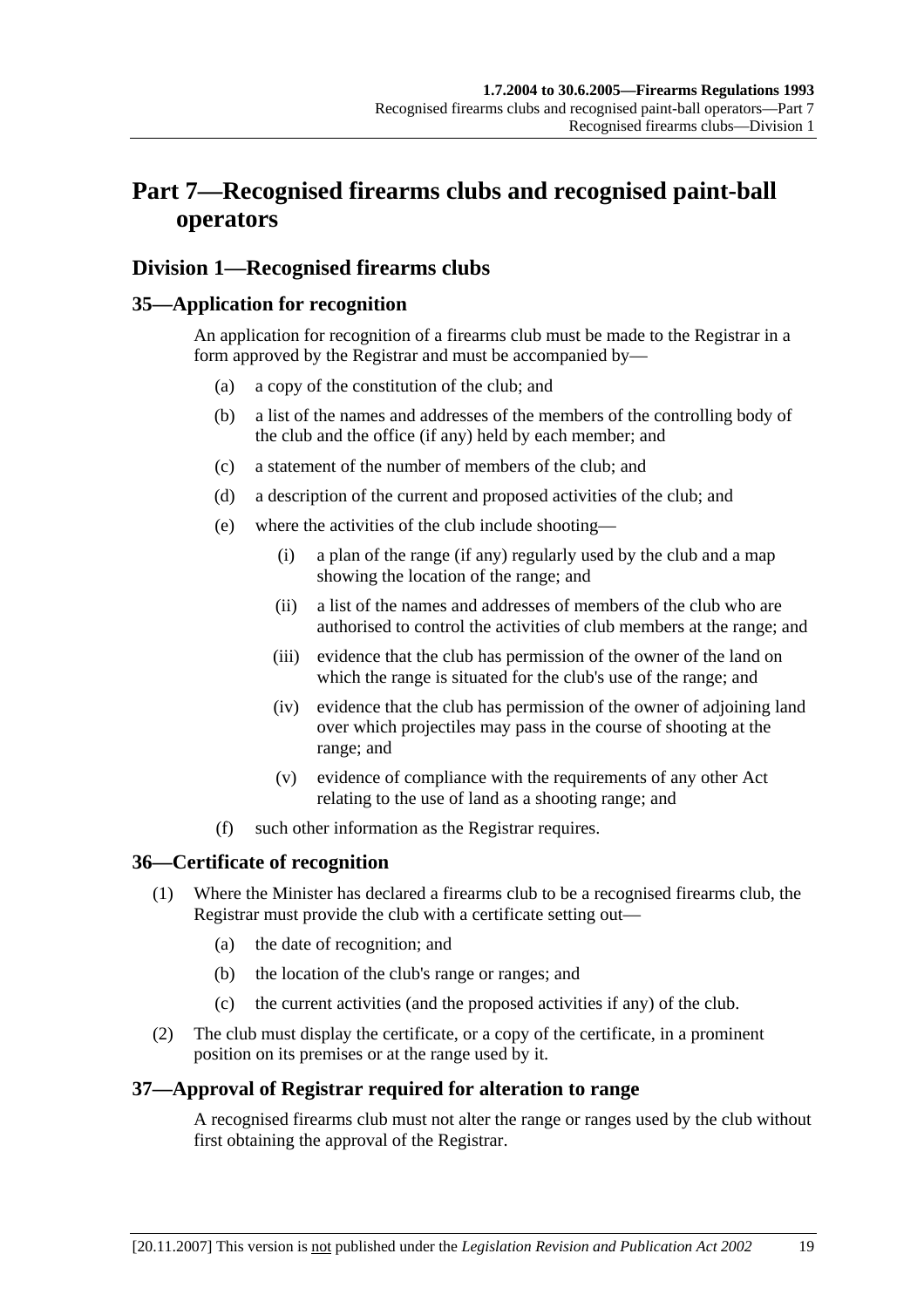### **38—Club to inform Registrar of change**

- (1) A recognised firearms club must within 28 days after—
	- (a) a variation to the constitution of the club comes into force; or
	- (b) the membership of the controlling body of the club changes; or
	- (c) a variation in or addition to the activities of the club has occurred,

provide the Registrar with—

- (d) the text of the variation to the constitution; or
- (e) the names and addresses of the members of the controlling body and the office (if any) held by each member; or
- (f) a description of the variation in or addition to the activities of the club.
- (2) A recognised firearms club must—
	- (a) from time to time, at the request of the Registrar, provide the Registrar with such information in relation to the affairs and activities of the club as the Registrar requires;
	- (b) permit the Registrar, or a person authorised by the Registrar, to inspect the club premises and the range at any reasonable time.

#### **38AA—Acceptance of new members**

A recognised firearms club must not grant an application for membership of the club unless—

- $(a)$  if the club is—
	- (i) a shooting club—the applicant has produced to the club the applicant's shooting club member's licence or a certificate of the Registrar, issued within the preceding 21 days, certifying that the Registrar is satisfied that the applicant is a fit and proper person to hold a shooting club member's licence; or
	- (ii) a collectors' club—the applicant has produced to the club the applicant's collector's licence or a certificate of the Registrar, issued within the preceding 21 days, certifying that the Registrar is satisfied that the applicant is a fit and proper person to hold a collector's licence; and
- (b) the applicant has produced to the club two references each of which appears to have been signed by a person within the preceding 21 days and to state that the person has known the applicant for at least the preceding two years and that the applicant is a person of good character and a suitable person to be a member of a firearms club; and
- (c) an office holder of the club has, by personal contact with the person named in each reference as the referee, confirmed the signing of the reference by the person on the date stated in the reference and the contents of the reference.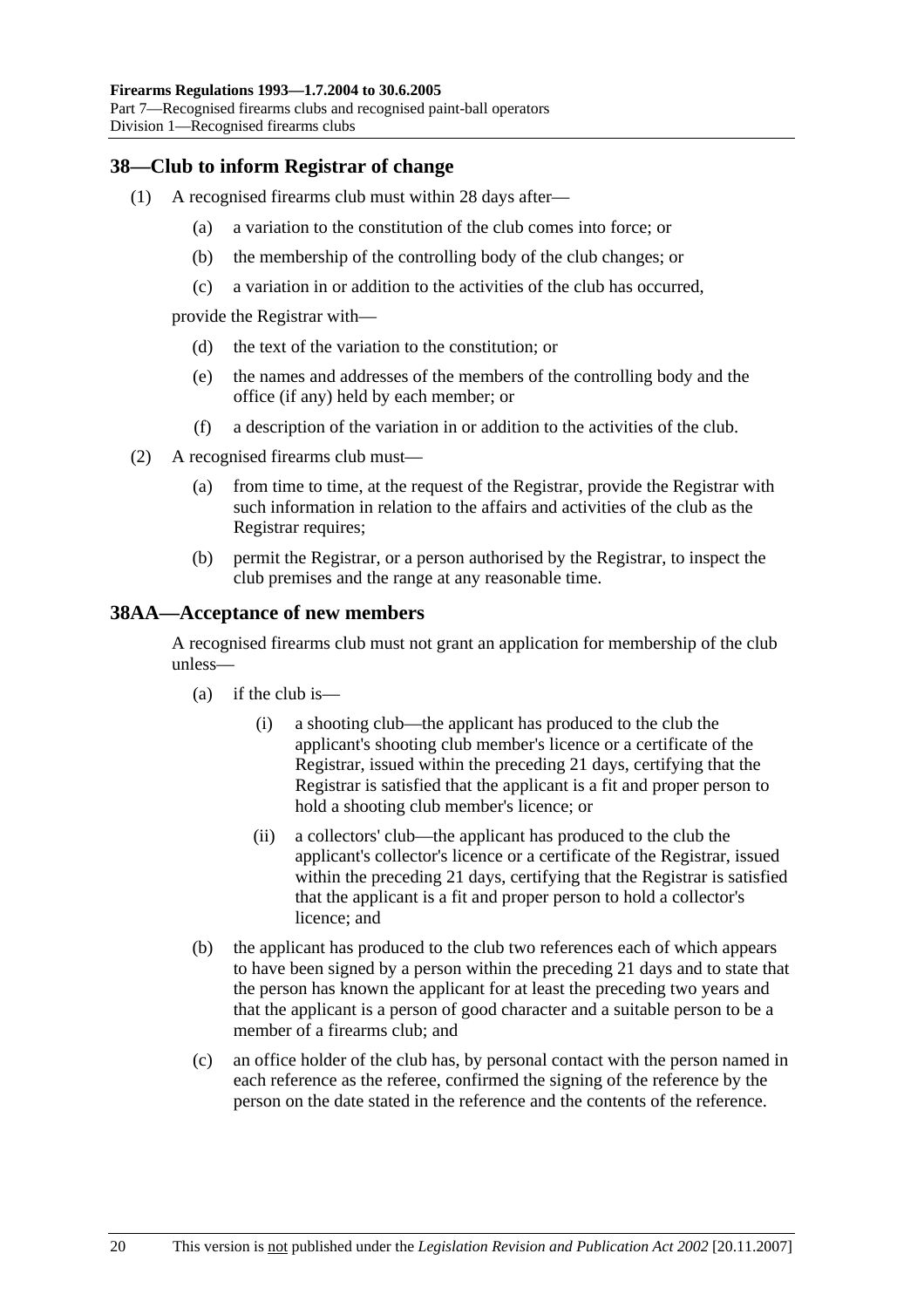### **38A—Records to be kept by clubs**

- (1) A recognised firearms club must make records, as required by the Registrar by notice in writing, of—
	- (aa) in respect of each person granted membership of the club, the actions taken in compliance with regulation 38AA; and
	- (a) participation by members of the club in activities of the club that involve the shooting of firearms; and
	- (b) attendance by members of the club at meetings of the club including those of the kind referred to in paragraph (a) (if any).
- (2) Records referred to in subregulation (1) must be kept by the club for at least three years and must be produced for inspection when requested by the Registrar.

#### **39—Change in membership**

Within 28 days after a person ceases to be a member of a recognised firearms club, the club must give the Registrar written notice of the member's name and last known address and the date on which the membership terminated and in the case of expulsion, the reason or reasons for the expulsion.

## **Division 2—Recognised paint-ball operators and recognised commercial range operators**

#### **40—Application for recognition**

- (1) An application for recognition of a paint-ball operator and approval of the operator's grounds must be made to the Registrar in a form approved by the Registrar and must be accompanied by—
	- (a) a description of the proposed activities of the operator; and
	- (b) a plan of the grounds proposed to be used by the operator and a map showing the location of the grounds; and
	- (c) a list of the names and addresses of the persons who are authorised to control the activities of persons on those grounds; and
	- (d) evidence that the operator has permission of the owner of the land on which the grounds are situated for the operator's use of the grounds; and
	- (e) evidence of compliance with the requirements of any other Act relating to use of land as grounds of a paint-ball operator; and
	- (f) such other information as the Registrar requires.
- (2) An application by a company must be accompanied by—
	- (a) a copy of the memorandum and articles of association of the applicant;
	- (b) a list of the names and addresses of the directors and shareholders of the applicant.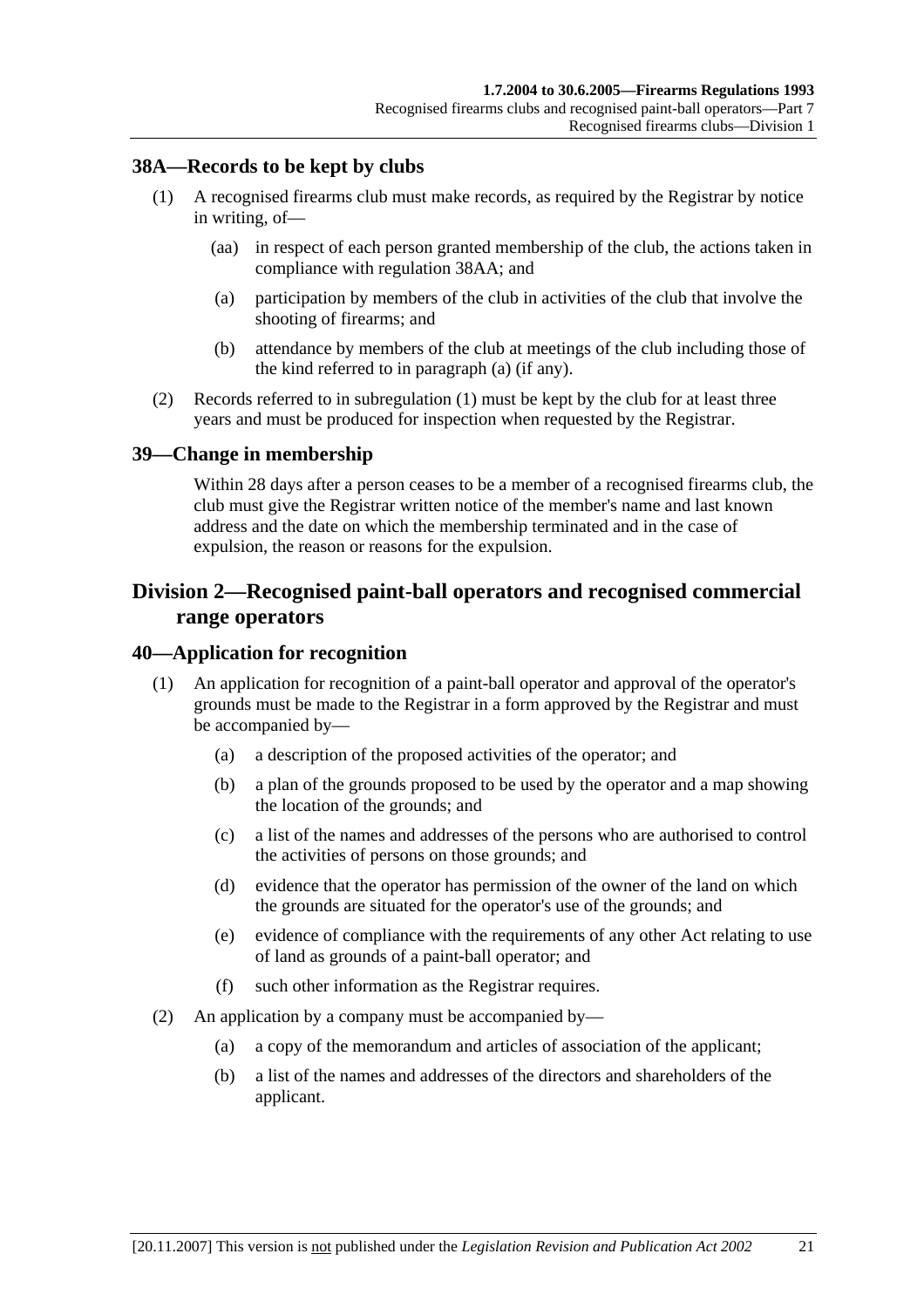### **40A—Application for recognition of commercial range operator**

- (1) An application for recognition of a commercial range operator and approval of the operator's range must be made to the Registrar in a form approved by the Registrar and must be accompanied by—
	- (a) a description of the proposed activities of the operator; and
	- (b) a plan of the range proposed to be used by the operator and a map showing the location of the range; and
	- (c) a list of the names and addresses of the persons who are authorised to control the activities of persons on the range; and
	- (d) evidence that the operator has permission of the owner of the land on which the range is situated for the operator's use of the range; and
	- (e) evidence of compliance with the requirements of any other Act relating to use of land as a shooting range; and
	- (f) such other information as the Registrar requires.
- (2) An application by a company must be accompanied by—
	- (a) a copy of the memorandum and articles of association of the applicant; and
	- (b) a list of the names and addresses of the directors and shareholders of the applicant.

#### **41—Certificate of recognition**

- (1) Where the Minister has declared a person to be a recognised paint-ball operator or recognised commercial range operator, the Registrar must provide the operator with a certificate setting out—
	- (a) the date of recognition; and
	- (b) the location of the operator's grounds or range; and
	- (c) the proposed activities of the operator.
- (2) The operator must display the certificate, or a copy of the certificate, in a prominent position at the grounds or range used by the operator.

#### **42—Alteration of grounds or range**

A recognised paint-ball operator or a recognised commercial range operator must not alter the grounds or range used by the operator without first obtaining the approval of the Registrar.

#### **43—Operator to inform Registrar of change**

 (1) A recognised paint-ball operator or recognised commercial range operator must within 28 days after a variation in or addition to the activities of the operator has occurred provide the Registrar with a description of the variation in or addition to the activities of the operator.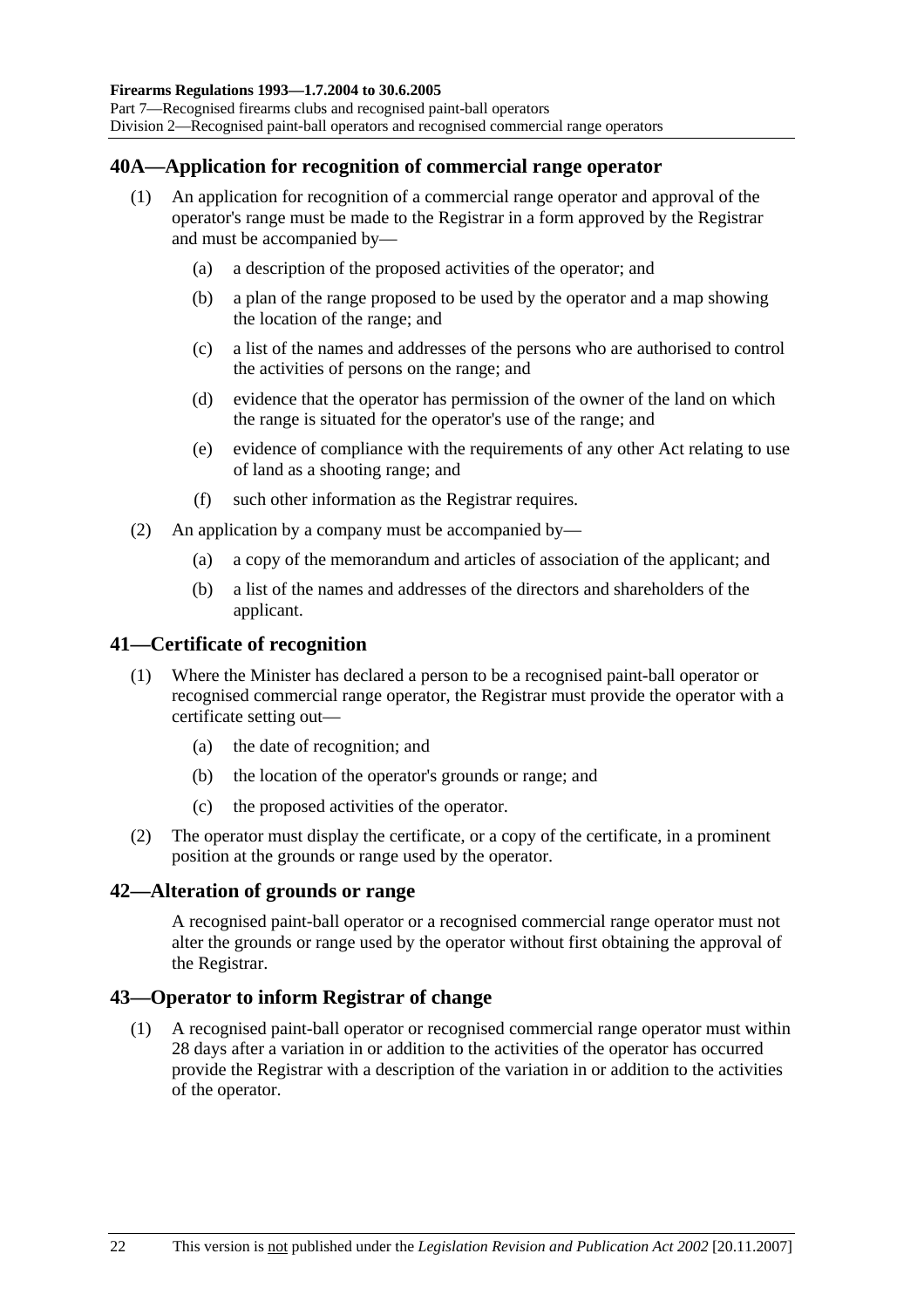- (2) A recognised paint-ball operator or recognised commercial range operator that is a company must within 28 days after—
	- (a) a variation to the memorandum or articles of association of the operator comes into force;
	- (b) a change in the directors or shareholders of the operator has occurred,

provide the Registrar with—

- (c) the text of the variation to the memorandum or articles of association; or
- (d) the names of the persons who have ceased to be directors or shareholders of the operator and the names and addresses of persons who have become directors or shareholders of the operator.
- (3) A recognised paint-ball operator or recognised commercial range operator must—
	- (a) from time to time, at the request of the Registrar, provide the Registrar with such information in relation to the affairs and activities of the operator as the Registrar requires;
	- (b) permit the Registrar, or a person authorised by the Registrar, to inspect the operator's premises and grounds or range at any reasonable time.

## **Part 8—Miscellaneous**

#### **44—Prescribed person—section 20A**

The following classes of persons are prescribed for the purposes of the definition of *prescribed person* in section 20A of the Act:

- (a) persons registered as nurses under the *Nurses Act 1985*;
- (b) registered psychologists under the *Psychological Practices Act 1973*;
- (c) professional counsellors;
- (d) social workers.

### **44A—Exclusion from s. 35A of the Act**

- (1) A person who carries on the business of carrying goods may carry a firearm and ammunition, or cause a firearm and ammunition to be carried, by the same vehicle, vessel or aircraft if—
	- (a) the owner of the firearm and the owner of the ammunition are being carried by the same vehicle, vessel or aircraft and no ammunition is carried in the chamber, breech or a magazine of the firearm; or
	- (b) the firearm and ammunition are carried in the same vehicle, vessel or aircraft with the approval of the Registrar.
- (2) For the purposes of section 35A(2) of the Act, a class C, D or H firearm must not be transported if there is a round of ammunition in the chamber, breech or a magazine of the firearm.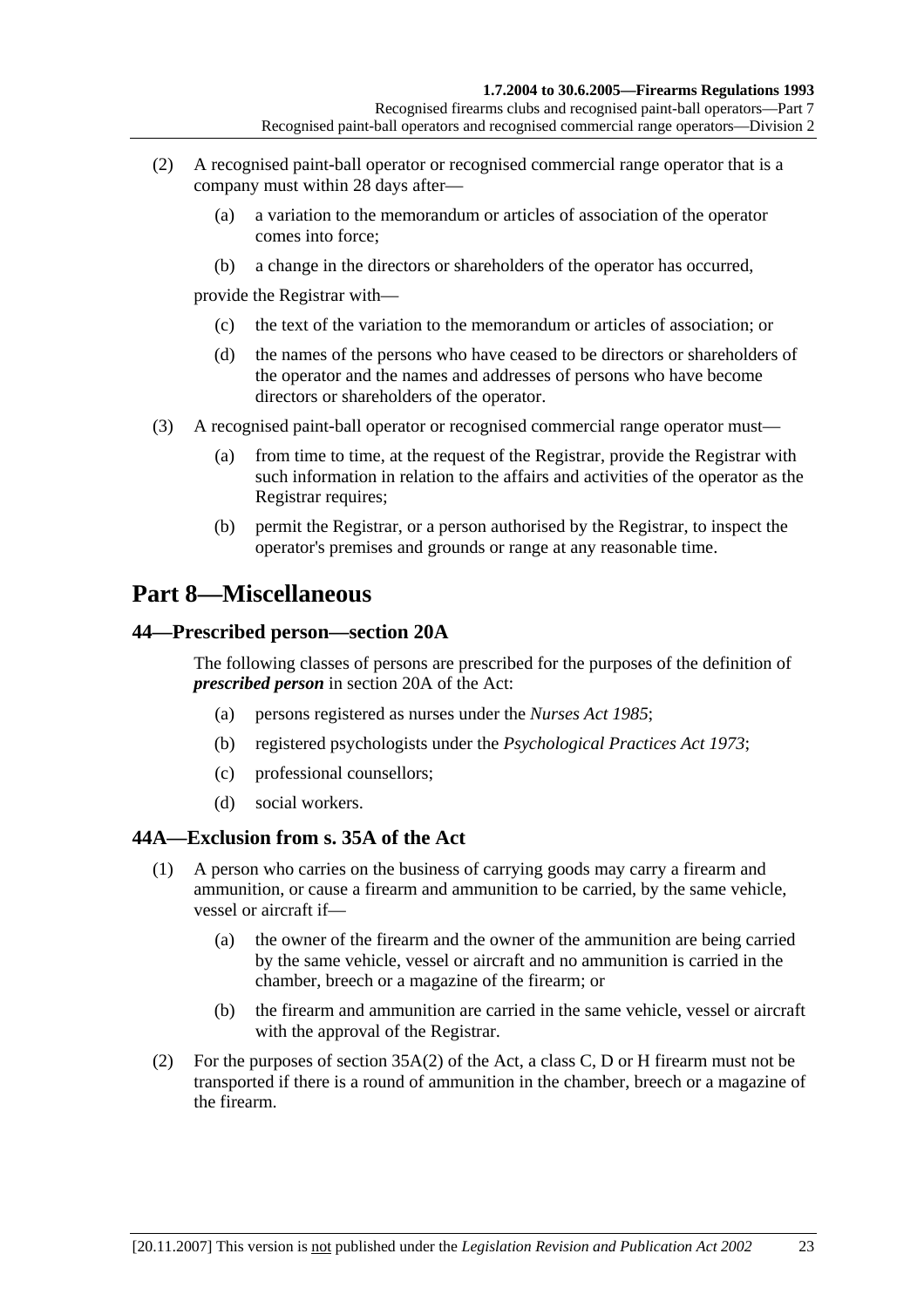### **45—Records**

- (1) Records that a person is required to compile and keep under the Act, these regulations or the conditions of a licence must be produced on demand to the Registrar or a member of the police force.
- (2) All alterations made to records compiled and kept under the Act, these regulations or the conditions of a licence must be made so that the entry that is altered remains clearly legible.

#### **46—Waiver of firearms licence fee**

The Registrar may waive payment of the fee for, or for the renewal of, a firearms licence that is endorsed for use in guarding property in the course of employment by a person who carries on the business of guarding property if—

- (a) the licence is not endorsed for any other purpose; and
- (b) the employee who has possession of a firearm pursuant to the licence will only have possession of the firearm when on the employer's premises and when carrying out the duties of his or her employment.

#### **47—Form of applications and licences etc**

- (1) An application to the Registrar under the Act or these regulations must, unless otherwise provided, be in a form approved by the Registrar.
- (2) A licence, permit or registration certificate granted or issued by the Registrar must, unless otherwise provided, be in a form approved by the Registrar.

#### **48—Alteration, destruction etc of firearm**

- (1) A notice to the Registrar under section 25 of the Act must be in a form approved by the Registrar.
- (3) A person (other than a dealer) who advertises a firearm for sale must include in the advertisement the identification number or combination of numbers and letters stamped or engraved on the firearm.

#### **49—International visitor firearms permits**

- (1) The Registrar may, on the application of a visiting shooter, issue an international visitor firearms permit to the shooter.
- (2) The application—
	- (a) must be in a form approved by the Registrar; and
	- (b) must include, or be accompanied by, such information as the Registrar requires.
- (3) The applicant must—
	- (a) provide such further information as the Registrar requires in order to determine the application; and
	- (b) provide all information in connection with the application in the form required by the Registrar; and
	- (c) provide such proof of the information supplied as the Registrar requires.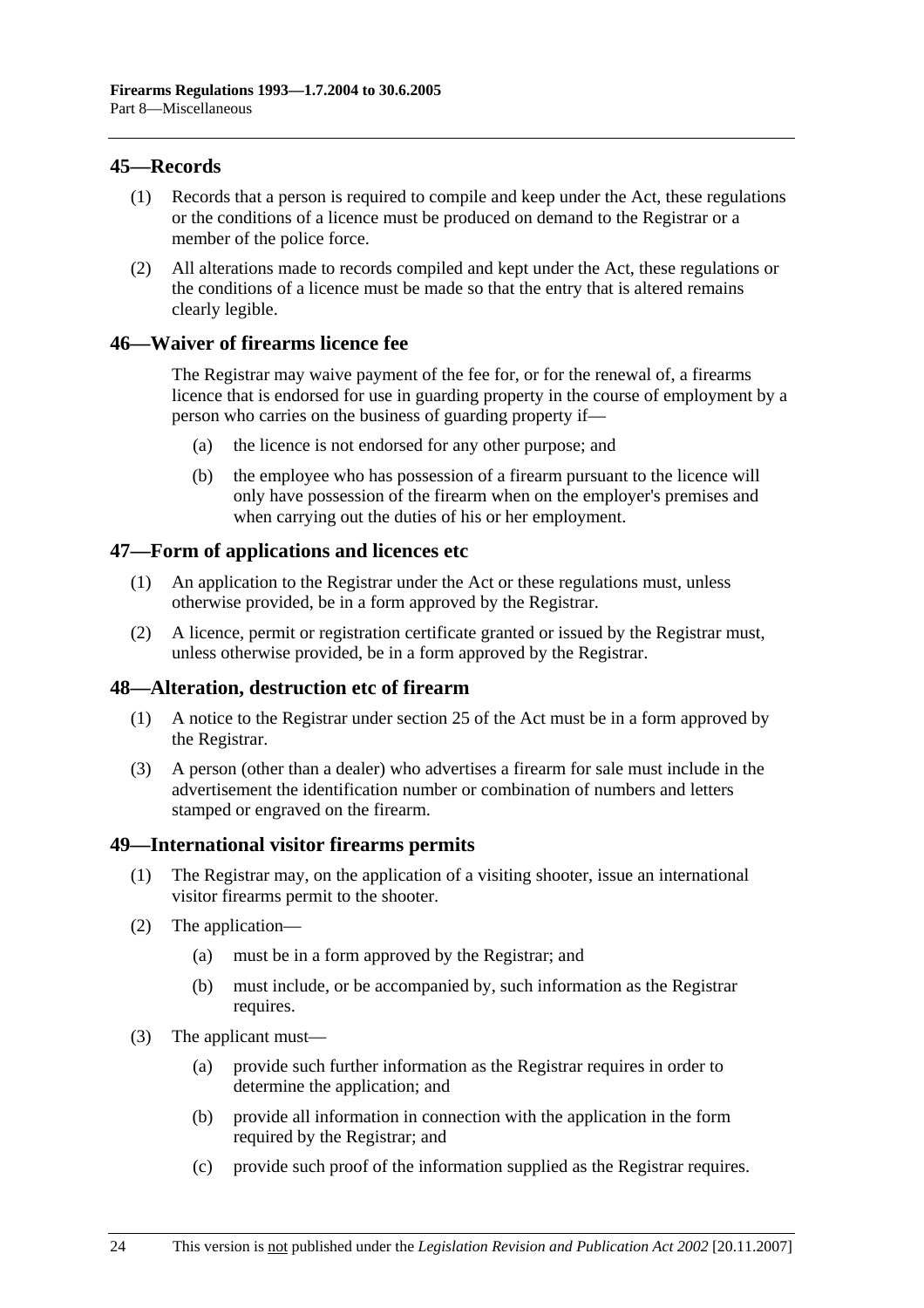- (4) A permit—
	- (a) may be issued for such term and subject to such conditions as the Registrar thinks fit; and
	- (b) may be varied or revoked by the Registrar at any time.
- (5) A permit issued under this regulation—
	- (a) must identify the firearm or firearms to which it applies;
	- (b) must not be issued in relation to a class D firearm or a prescribed firearm.
- (6) A visiting shooter may possess and use a firearm in South Australia for the purpose of, or for a purpose related to, competitive shooting in accordance with an international visitor firearms permit issued to the shooter under this regulation or in accordance with a permit issued to the shooter under a law of another State or a Territory of the Commonwealth corresponding with this regulation.
- (7) A visiting shooter referred to in subregulation (6) is exempt from each of the provisions of the Act and these regulations that he or she would otherwise be required to comply with in relation to activities authorised by the permit.
- (8) In this regulation—

*visiting shooter* means a person who is visiting, or who intends visiting, Australia to participate in competitive shooting.

#### **50—Exemption of persons from outside the State**

- (1) Subject to this regulation, an unlicensed person whose usual place of residence is out of South Australia may possess and use a firearm in South Australia for a purpose permitted by these regulations if the person is authorised to do so under the law of his or her usual place of residence.
- (1a) Subregulation (1) does not entitle a person whose usual place of residence is outside Australia to possess or use a class C, D or H firearm for hunting.
- (1b) A person who is entitled to apply for a permit under regulation 49 is not entitled under this regulation to possess or use a firearm in South Australia for the purpose of, or for a purpose related to, competitive shooting.
- (2) Subject to compliance with subregulation (5), a person who moves his or her usual place of residence to South Australia may, for a period of three months after moving—
	- (a) possess and use class A and B firearms;
	- (b) possess class C, D or H firearms,

in South Australia for a purpose permitted by these regulations if the person was authorised to do so under the law of his or her former place of residence.

- (3) A person who has possession of a firearm under subregulation (1) is not required to register the firearm.
- (4) A person referred to in subregulation (1) or (2) who has been issued with a licence under the law of his or her usual or former place of residence must carry the licence and produce it to a member of the police force on request.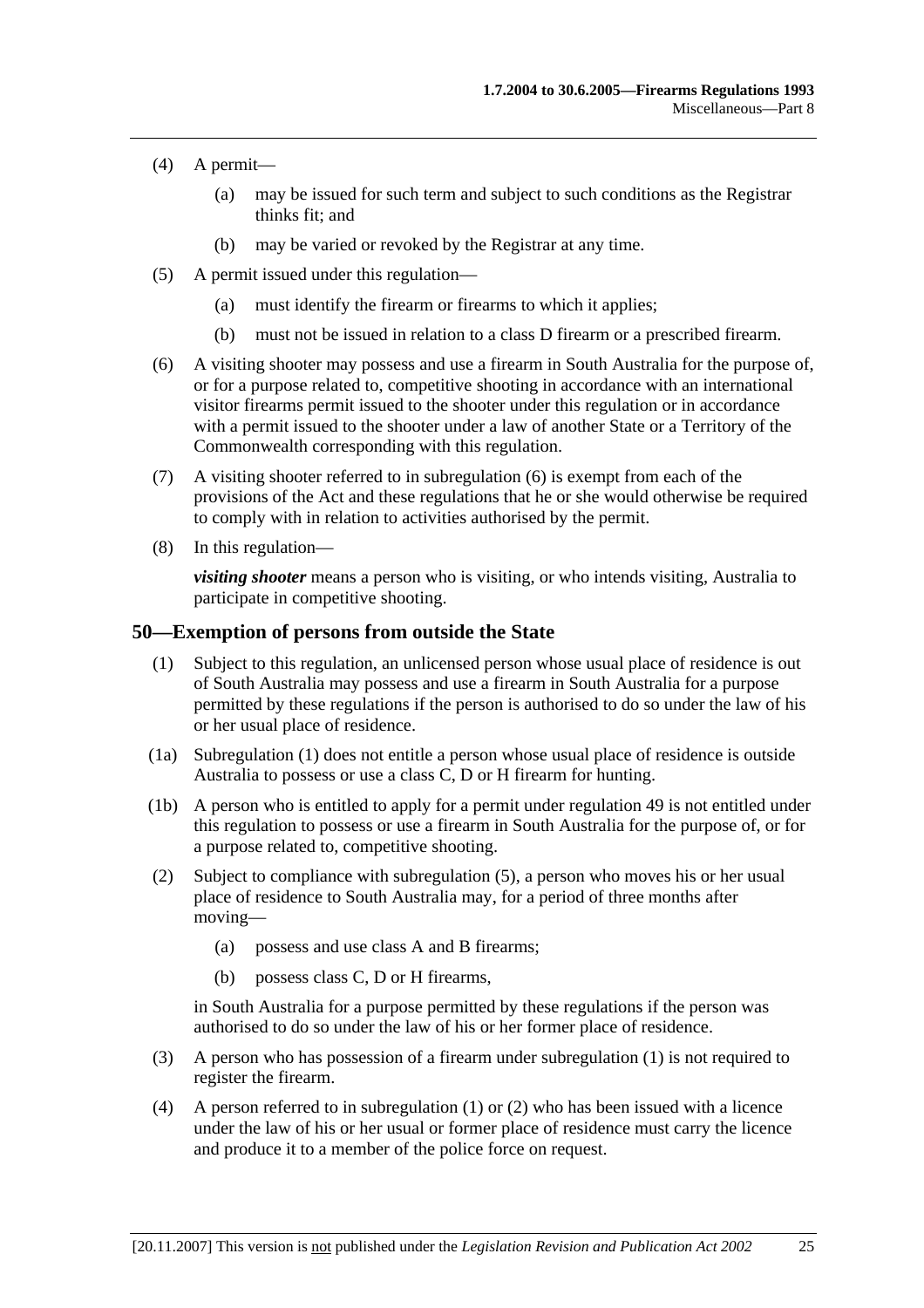- (5) A person who has moved his or her usual place of residence to South Australia must, within seven days after moving apply under the Act and these regulations for registration of, and for a licence to possess and use, the firearms in his or her possession.
- (6) The exemption provided by this regulation does not apply—
	- (a) in relation to a prescribed firearm; or
	- (b) in favour of a person who fails to comply with subregulation (4) or (5).

#### **50A—Exemption of juniors from certain provisions**

- (1) A person who—
	- (a) has reached the age of 12 years but has not reached the age of 18 years; and
	- (b) is a member of a recognised firearms club; and
	- (c) needs to hold a firearms licence in order to participate in a competition or competitions held in another State or Territory of the Commonwealth or held in another country,

is, subject to the conditions set out in subregulation (2), exempt from section 12(3) and (8) of the Act.

- (2) The conditions are as follows:
	- (a) the only purpose that may be endorsed on a licence granted to an exempt person referred to in subregulation (1) is use of a firearm as a member of a recognised firearms club; and
	- (b) the term of a licence granted to an exempt person referred to in subregulation (1) is one year; and
	- (c) a licence granted to an exempt person referred to in subregulation (1) cannot be renewed; and
	- (d) an exempt person referred to in subregulation (1) who is the holder of a licence must not apply for a permit authorising the acquisition of a firearm.

#### **51—Exemption of Frank Adlam Collection**

The miniature firearms that comprised the Frank Adlam Collection at the commencement of these regulations are exempted from the provisions of the Act.

#### **52—Fees**

The fees payable under the Act and these regulations are set out in Schedule 1.

#### **53—Offence**

A person who contravenes, or fails to comply with a provision of these regulations is guilty of an offence.

Maximum penalty: \$2 500.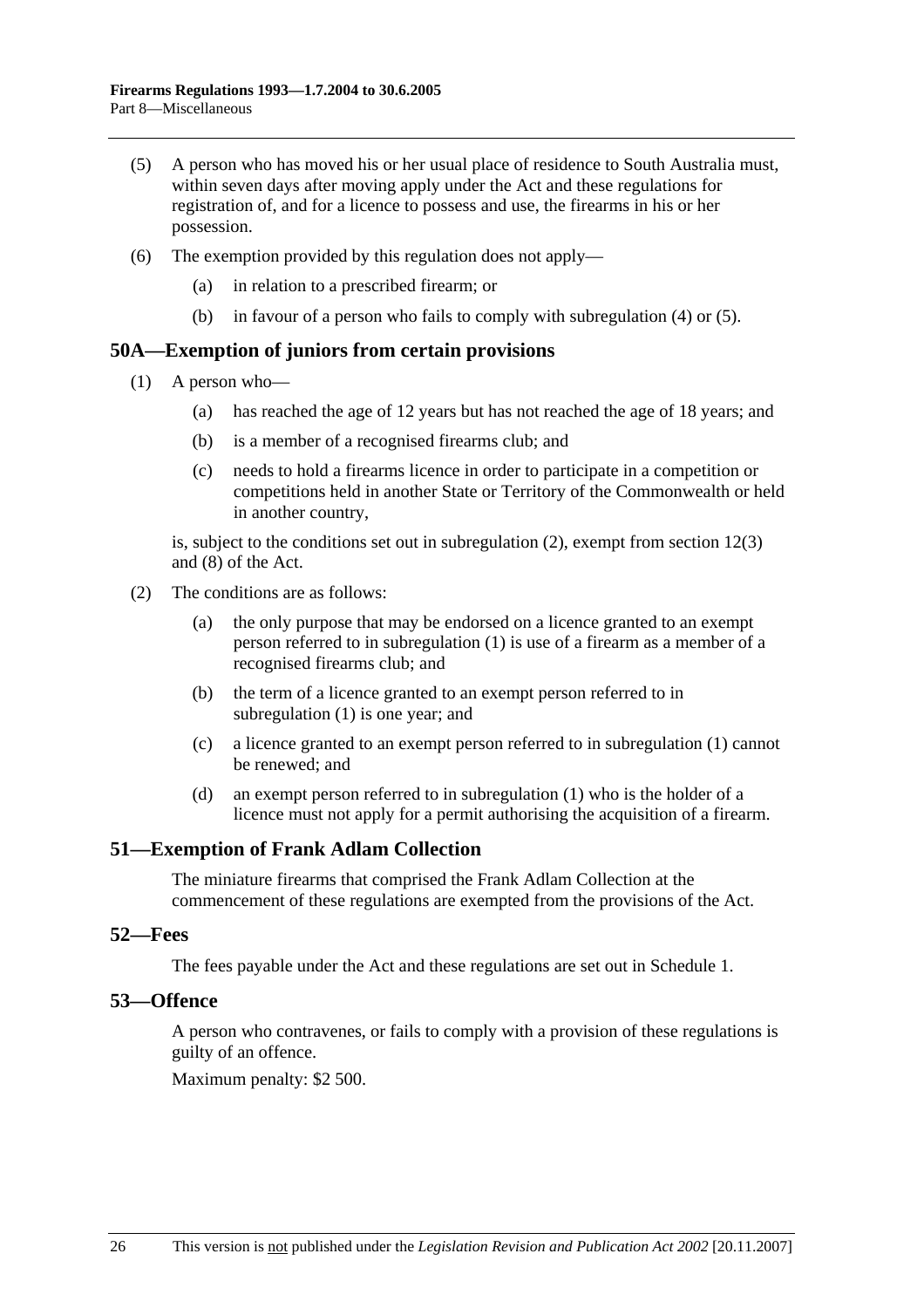# **Schedule 1—Fees**

| $\mathbf{1}$ | Application for grant or renewal of firearms licence                                                                                                                                            |           |  |  |
|--------------|-------------------------------------------------------------------------------------------------------------------------------------------------------------------------------------------------|-----------|--|--|
|              | Term of the licence is 1 year                                                                                                                                                                   | \$53.00   |  |  |
|              | Term of the licence is 3 years                                                                                                                                                                  | \$136.00  |  |  |
|              | Term of the licence is 5 years                                                                                                                                                                  | \$216.00  |  |  |
|              | Where the licence authorises the possession and use of a prescribed firearm                                                                                                                     | \$40.00   |  |  |
| 2            | Application for grant or renewal of dealer's licence authorising dealing in firearms or<br>firearms and ammunition                                                                              |           |  |  |
|              | Term of the licence is 1 year                                                                                                                                                                   | \$288.00  |  |  |
|              | Term of the licence is 3 years                                                                                                                                                                  | \$835.00  |  |  |
|              | Term of the licence is 5 years                                                                                                                                                                  | \$1385.00 |  |  |
| 3            | Application for grant or renewal of dealer's licence that only authorises dealing in<br>ammunition                                                                                              |           |  |  |
|              | Term of the licence is 1 year                                                                                                                                                                   | \$83.00   |  |  |
|              | Term of the licence is 3 years                                                                                                                                                                  | \$223.00  |  |  |
|              | Term of the licence is 5 years                                                                                                                                                                  | \$364.00  |  |  |
| 4            | Application for variation of licence                                                                                                                                                            | \$32.00   |  |  |
| 5            | Application for registration of firearm in the name of the owner of the firearm or for<br>issue of duplicate certificate of registration                                                        | \$20.00   |  |  |
| 6            | Application for a licence to replace licence lost, stolen or destroyed                                                                                                                          | \$32.00   |  |  |
| 7            | Application for a permit to acquire ammunition                                                                                                                                                  | \$20.00   |  |  |
| 8            | Fee to witness the transfer of a firearm under Part 3 Division 2A of the Act                                                                                                                    | \$12.00   |  |  |
|              | [Note: If a firearm is registered in the name of the owner immediately after the<br>transfer of the firearm is witnessed by a member of the police force, the witnessing<br>fee is not payable] |           |  |  |
| 9            | Administrative fee on late renewal of a licence                                                                                                                                                 | \$22.00   |  |  |

## **Schedule 2—Transitional provisions**

- 1 The conditions prescribed by paragraphs (a), (b) and (c) of subregulation (8) of regulation 19 do not come into force in respect of a licence in force immediately before the commencement of the Firearms (Miscellaneous) Amendment Act 1996 until the expiration of three months after the commencement of that subregulation.
- 2 (1) Subclauses (2), (3) and (4) only apply in relation to a person referred to in clause 4(1) of the Schedule of the Act.
	- (2) A class C or D firearm owned by a person to whom this subclause applies as part of a collection immediately before the commencement of the Firearms (Miscellaneous) Amendment Act 1996 may be used by the owner for the purposes of display until and including the application date if the owner complies with the conditions prescribed by regulation 19(8).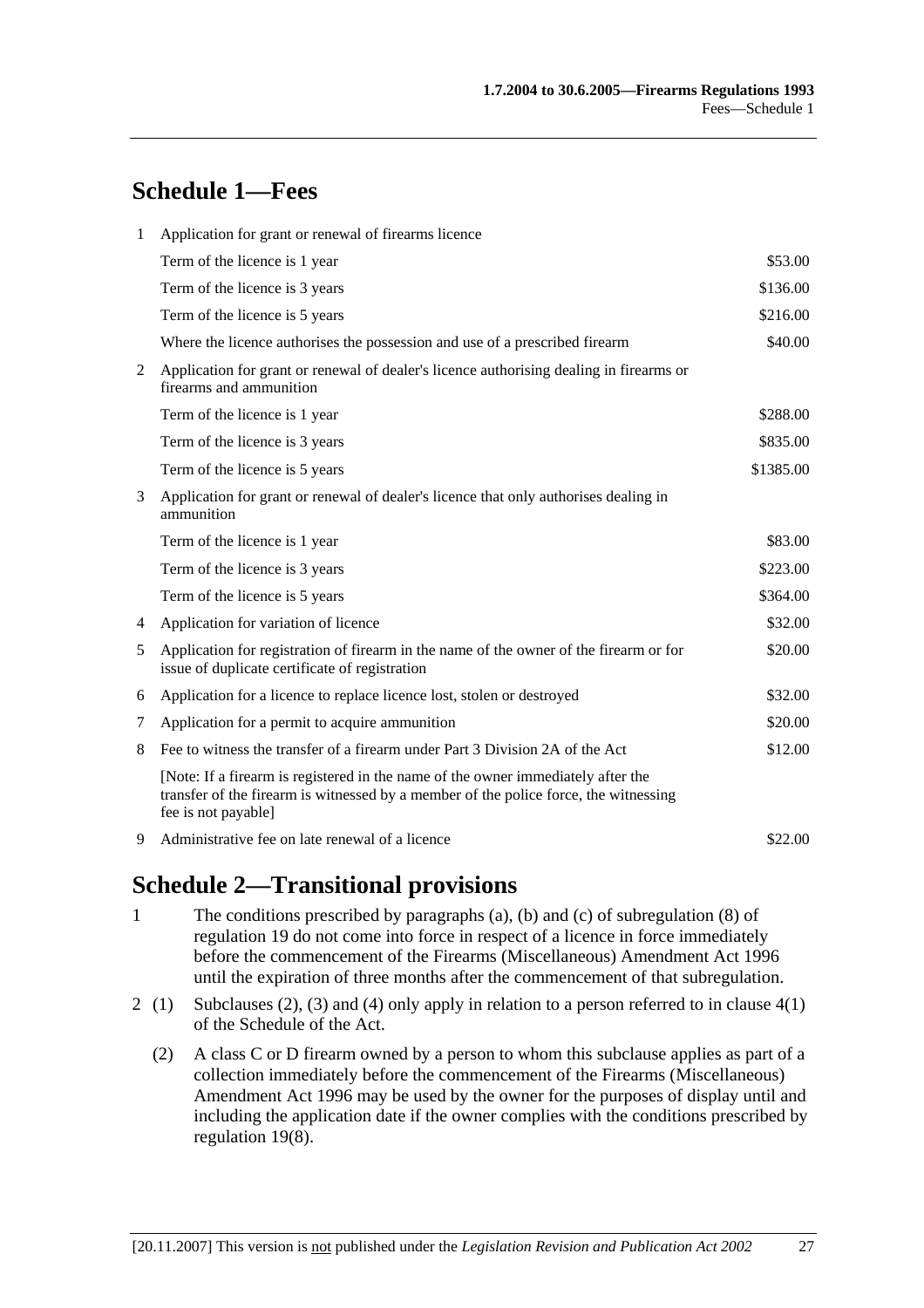- (3) A class C firearm owned immediately before the commencement of the Firearms (Miscellaneous) Amendment Act 1996 by a person to whom this subclause applies being a person who was immediately before the commencement of that Act a member of a recognised firearms club affiliated with The South Australian Clay Target Association Incorporated or the Australian Clay Target Association Incorporated may be used by the owner until and including the application date for the purpose of an activity of the club conducted in accordance with the rules of the Australian Clay Target Association Incorporated.
- (4) If the Royal Zoological Society of South Australia Incorporated is a person referred to in clause 4(1) of the Schedule of the Act, a class C firearm owned by the Society immediately before the commencement of the Firearms (Miscellaneous) Amendment Act 1996 for the operation of its zoos may be used by the Society for that purpose until and including the application date.
- 3 A person who was the owner of an unregistered firearm that was an obsolete firearm immediately before the commencement of the Firearms (Miscellaneous) Amendment Act 1996—
	- (a) is not guilty of an offence against section 23 of the Act if the firearm is registered on or before 31 December 1996 or is lawfully transferred to another person or is surrendered to the Registrar on or before that date;
	- (b) may register the firearm on or before that date without payment of the registration fee.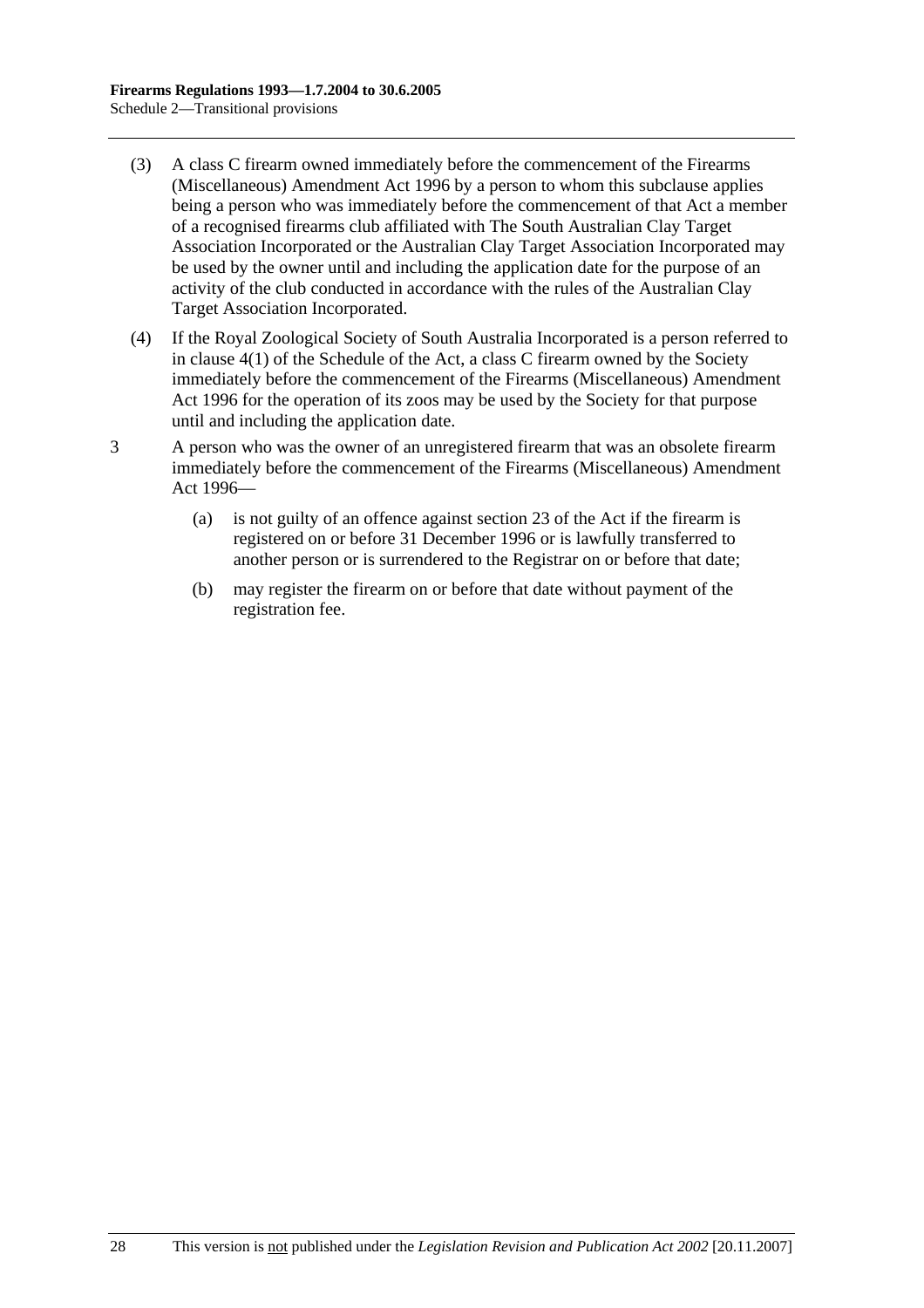# **Legislative history**

## **Notes**

- Variations of this version that are uncommenced are not incorporated into the text.
- For further information relating to the Act and subordinate legislation made under the Act see the Index of South Australian Statutes or www.legislation.sa.gov.au.

## **Legislation revoked by principal regulations**

The *Firearms Regulations 1993* revoked the following:

*Firearms Regulations 1980*

## **Principal regulations and variations**

New entries appear in bold.

| Year | N <sub>0</sub> | Reference               | Commencement      |
|------|----------------|-------------------------|-------------------|
| 1993 | 68             | Gazette 29.4.1993 p1482 | 1.9.1993: r2      |
| 1995 | 102            | Gazette 10.5.1995 p2109 | $1.7.1995:$ r 2   |
| 1996 | 72             | Gazette 16.5.1996 p2522 | 16.5.1996: r2     |
| 1996 | 145            | Gazette 30.5.1996 p2821 | $1.7.1996:$ r 2   |
| 1996 | 208            | Gazette 5.9.1996 p1077  | 9.9.1996: r2      |
| 1998 | 22             | Gazette 26.2.1998 p1027 | 26.2.1998: r 2    |
| 1998 | 114            | Gazette 28.5.1998 p2436 | 1.7.1998: r2      |
| 1999 | 67             | Gazette 27.5.1999 p2828 | 1.7.1999: r2      |
| 2000 | 54             | Gazette 25.5.2000 p2707 | $1.7.2000:$ r 2   |
| 2000 | 257            | Gazette 2.11.2000 p2926 | 2.11.2000: r 2    |
| 2001 | 92             | Gazette 31.5.2001 p2045 | $1.7.2001:$ r2    |
| 2002 | 117            | Gazette 20.6.2002 p2660 | $1.7.2002$ : r 2  |
| 2003 | 18             | Gazette 20.2.2003 p735  | $20.2.2003$ : r 2 |
| 2003 | 61             | Gazette 29.5.2003 p2166 | $1.7.2003$ : r 2  |
| 2003 | 198            | Gazette 29.9.2003 p3662 | $1.10.2003$ : r 2 |
| 2004 | 36             | Gazette 27.5.2004 p1409 | $1.7.2004:$ r 2   |
| 2005 | 80             | Gazette 26.5.2005 p1466 | $1.7.2005:$ r 2   |

## **Provisions varied**

New entries appear in bold.

Entries that relate to provisions that have been deleted appear in italics.

| Provision       | How varied                                                         | Commencement |
|-----------------|--------------------------------------------------------------------|--------------|
| Pt <sub>1</sub> |                                                                    |              |
| $rr 2$ and 3    | omitted under the Legislation Revision and<br>Publication Act 2002 | 1.7.2004     |
| r 4             |                                                                    |              |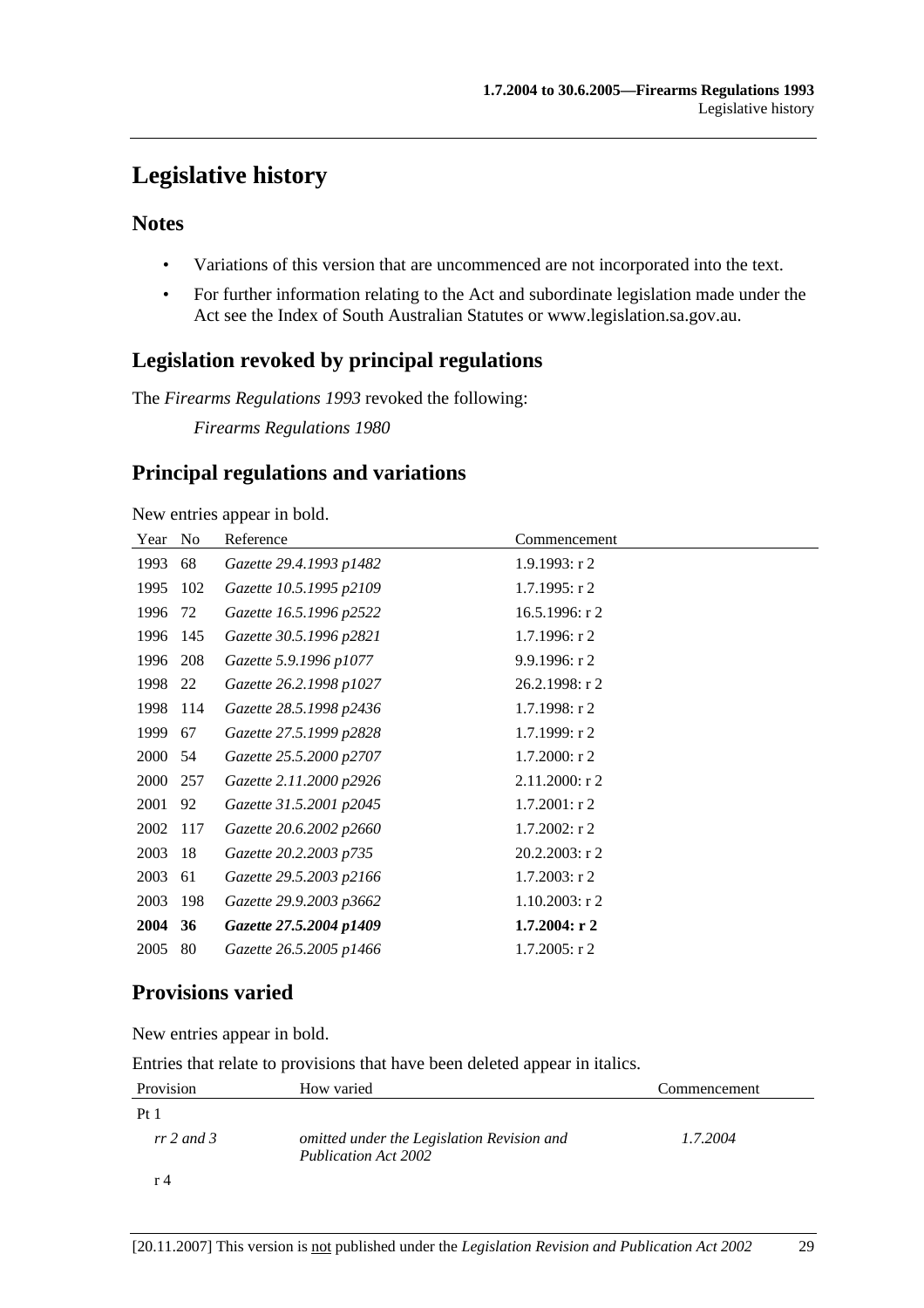#### **Firearms Regulations 1993—1.7.2004 to 30.6.2005**  Legislative history

| r(4(1))                |                                                              |           |
|------------------------|--------------------------------------------------------------|-----------|
| active member          | inserted by 208/1996 r $3(a)$                                | 5.9.1996  |
|                        | deleted by 198/2003 r 4                                      | 1.10.2003 |
| antique firearm        | varied by 208/1996 r 3(b)                                    | 5.9.1996  |
|                        | deleted by 198/2003 r 4                                      | 1.10.2003 |
| home-made<br>firearm   | inserted by $208/1996$ r 3(c)                                | 5.9.1996  |
| obsolete firearm       | deleted by $208/1996$ r $3(d)$                               | 5.9.1996  |
| pump action<br>shotgun | inserted by 72/1996 r 3                                      | 16.5.1996 |
|                        | deleted by $208/1996$ r $3(e)$                               | 5.9.1996  |
| Very pistol            | substituted by $208/1996$ r 3(f)                             | 5.9.1996  |
| r <sub>5</sub>         | substituted by 208/1996 r 4                                  | 5.9.1996  |
| Pt 2                   |                                                              |           |
| r 6                    | varied by 208/1996 r 5                                       | 5.9.1996  |
| r <sub>7</sub>         | (g) deleted by $208/1996$ r 6                                | 5.9.1996  |
|                        | (a) deleted by $198/2003$ r $5(1)$                           | 1.10.2003 |
|                        | varied by 198/2003 r 5(2)                                    | 1.10.2003 |
| r <sub>8</sub>         |                                                              |           |
| r 8(1)                 | $r 8$ redesignated as $r 8(1)$ and varied by<br>208/1996 r 7 | 5.9.1996  |
|                        | varied by 198/2003 r 6                                       | 1.10.2003 |
| r 8(2)                 | inserted by 208/1996 r 7(d)                                  | 5.9.1996  |
| r <sub>9</sub>         | substituted by 208/1996 r 8                                  | 5.9.1996  |
| r 10                   | substituted by 72/1996 r 4                                   | 16.5.1996 |
|                        | deleted by 208/1996 r 9                                      | 5.9.1996  |
| Pt 3 Div 1             |                                                              |           |
| r12                    |                                                              |           |
| r12(2)                 | varied by 208/1996 r 10(a)-(c)                               | 5.9.1996  |
|                        | varied by 198/2003 r 7(1)                                    | 1.10.2003 |
| r 12(3), (4)           | substituted by $208/1996$ r $10(d)$                          | 5.9.1996  |
| r 12(5)                | substituted by $208/1996$ r $10(d)$                          | 5.9.1996  |
|                        | deleted by 198/2003 r 7(2)                                   | 1.10.2003 |
| r12(6)                 | substituted by $208/1996$ r $10(d)$                          | 5.9.1996  |
| $r 12(7)$ and (8)      | deleted by $208/1996$ r $10(d)$                              | 5.9.1996  |
| r 12A                  | inserted by 257/2000 r 3                                     | 2.11.2000 |
| Pt 3 Div 2             | heading varied by 208/1996 r 11                              | 5.9.1996  |
| r 13                   | varied by 208/1996 r 12                                      | 5.9.1996  |
| Pt 3 Div 3             |                                                              |           |
| r 15A                  | inserted by 208/1996 r 13                                    | 5.9.1996  |
| r 15B                  | inserted by 208/1996 r 13                                    | 5.9.1996  |
| r 16                   |                                                              |           |
| r 16(1a)               | inserted by 208/1996 r 14                                    | 5.9.1996  |

#### Pt 3 Div 4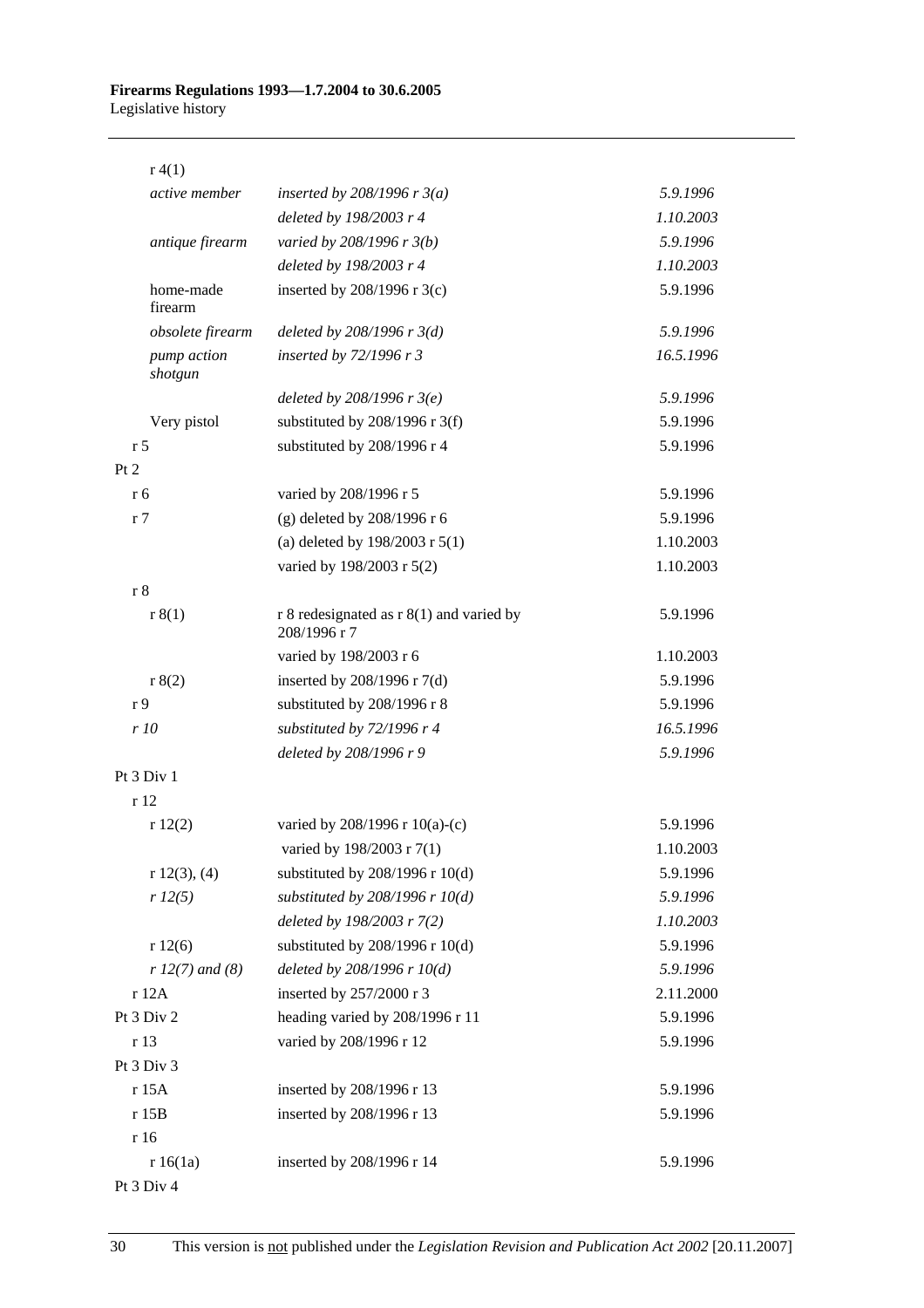| r17                   |                                                             |           |
|-----------------------|-------------------------------------------------------------|-----------|
| 17(1)                 | varied by 198/2003 r 8                                      | 1.10.2003 |
| r17(2)                | varied by 208/1996 r 15                                     | 5.9.1996  |
| r 18                  |                                                             |           |
| r 18(2)               | substituted by 198/2003 r 9                                 | 1.10.2003 |
| Pt 3 Div 5            |                                                             |           |
| r 19                  | substituted by 208/1996 r 16                                | 5.9.1996  |
| r 19(1)               | varied by 198/2003 r 10(1)                                  | 1.10.2003 |
| r 19(7)               | varied by 18/2003 r 4(1)                                    | 20.2.2003 |
|                       | varied by 198/2003 r 10(2)                                  | 1.10.2003 |
| r 19(7a)              | inserted by $18/2003$ r 4(2)                                | 20.2.2003 |
| $r 19(7b)$ and $(7c)$ | inserted by 198/2003 r 10(3)                                | 1.10.2003 |
| r19(8)                | varied by 198/2003 r 10(4), (5)                             | 1.10.2003 |
| r 19A                 | inserted by 208/1996 r 17                                   | 5.9.1996  |
| r 19A(1)              | varied by 198/2003 r 11                                     | 1.10.2003 |
| Pt 3 Div 6            |                                                             |           |
| r20                   |                                                             |           |
| r 20(1)               | varied by 208/1996 r 18(a), (b)                             | 5.9.1996  |
| r 20(2a)              | inserted by 208/1996 r 18(c)                                | 5.9.1996  |
| Pt 3 Div 7            |                                                             |           |
| r 23                  | substituted by 208/1996 r 19                                | 5.9.1996  |
| Pt 4                  | heading varied by 208/1996 r 20                             | 5.9.1996  |
| r 24                  | substituted by 208/1996 r 21                                | 5.9.1996  |
| r 24A                 | inserted by 257/2000 r 4                                    | 2.11.2000 |
| r 25                  |                                                             |           |
| r 25(1)               | r 25 redesignaged as r 25(1) and varied by<br>208/1996 r 22 | 5.9.1996  |
| r 25(2)               | inserted by $208/1996$ r $22(c)$                            | 5.9.1996  |
| r26                   | substituted by 208/1996 r 23                                | 5.9.1996  |
|                       | (a)(iii) deleted by $198/2003$ r 13                         | 1.10.2003 |
| r 26A                 | inserted by 198/2003 r 12                                   | 1.10.2003 |
| r 26B                 | inserted by 198/2003 r 12                                   | 1.10.2003 |
| Pt 5                  |                                                             |           |
| r 28A                 | inserted by 208/1996 r 24                                   | 5.9.1996  |
| Pt 6                  |                                                             |           |
| r 29                  | substituted by 208/1996 r 25                                | 5.9.1996  |
| r 29(1)               | varied by 198/2003 r 14(1), (2)                             | 1.10.2003 |
| r 29(2)               | varied by 198/2003 r 14(3), (4)                             | 1.10.2003 |
| r 30                  | varied by 208/1996 r 26                                     | 5.9.1996  |
| r 31                  | substituted by 208/1996 r 27                                | 5.9.1996  |
| r31(1)                | varied by 198/2003 r 15(1), (2)                             | 1.10.2003 |
| r 32                  | substituted by 208/1996 r 28                                | 5.6.1996  |
| Pt 7 Div 1            |                                                             |           |